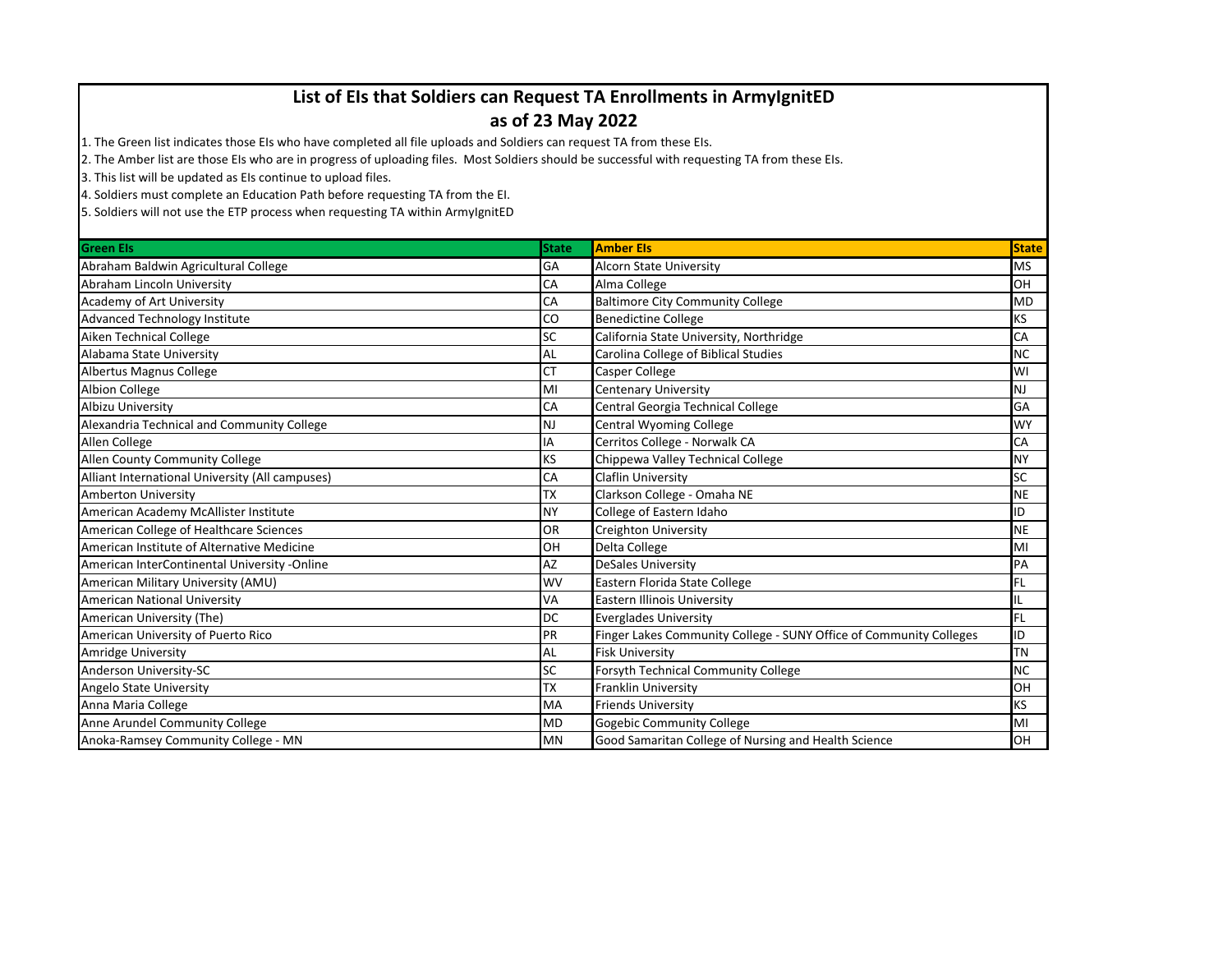| <b>Antioch University</b>                      | OH        | Greenville Technical College - SC                                   | <b>SC</b> |
|------------------------------------------------|-----------|---------------------------------------------------------------------|-----------|
| Appalachian State University                   | <b>NC</b> | <b>Harford Community College</b>                                    | MD        |
| <b>Aquinas College</b>                         | MI        | <b>Illinois State University</b>                                    | IL        |
| <b>Arapahoe Community College</b>              | CO        | Inter American University of Puerto Rico - Metropolitan             | PR        |
| <b>Arcadia University</b>                      | PA        | Johnson University                                                  | OK        |
| <b>Arizona State University</b>                | AZ        | Kauai Community College                                             | HI        |
| Arizona Western College                        | <b>AZ</b> | Louisiana State University at Alexandria                            | LΑ        |
| <b>Arkansas State University</b>               | <b>AR</b> | Loyola University Chicago                                           | IL        |
| Arkansas Tech University                       | <b>AR</b> | Lyon College                                                        | <b>AR</b> |
| Asheville-Buncombe Technical Community College | <b>NC</b> | <b>Massasoit Community College</b>                                  | MA        |
| Ashland Community and Technical College        | <b>KY</b> | Mississippi University for Women                                    | <b>MS</b> |
| <b>Aspen University</b>                        | CO        | Missouri Western State University                                   | <b>NY</b> |
| <b>Athens State University</b>                 | <b>AL</b> | Mitchell Community College                                          | <b>NC</b> |
| Atlanta Technical College                      | GA        | Mohawk Valley Community College - SUNY Office of Community Colleges | <b>NY</b> |
| <b>Auburn University</b>                       | <b>AL</b> | Muhlenberg College                                                  | PA        |
| Auburn University-Montgomery                   | <b>AL</b> | Nassau Community College                                            | <b>NY</b> |
| <b>Augusta Technical College</b>               | GA        | <b>Neumann University</b>                                           | PA        |
| <b>Augusta University</b>                      | GA        | North Carolina Agricultural & Technical State University            | <b>NC</b> |
| Augustana University                           | <b>SD</b> | North Dakota State University-Main Campus                           | <b>ND</b> |
| Auguste Escoffier School of Culinary Arts      | CA        | NorthWest Arkansas Community College                                | AR        |
| <b>Austin College</b>                          | <b>WA</b> | Oklahoma State University - Oklahoma City                           | CO        |
| <b>Austin Community College</b>                | <b>TX</b> | Owensboro Community & Technical College                             | KY        |
| <b>Austin Peay State University</b>            | <b>TN</b> | Ozarka College                                                      | <b>AR</b> |
| <b>Aviation Institute of Maintenance</b>       | VA        | Polk State College                                                  | <b>FL</b> |
| <b>Avila University</b>                        | <b>MO</b> | Rutgers, the State University of New Jersey                         | <b>NJ</b> |
| <b>Azusa Pacific University</b>                | CA        | Salina Area Technical College                                       | <b>KS</b> |
| <b>Baker College</b>                           | MI        | <b>Schenectady County Community College</b>                         | AZ        |
| <b>Baker University</b>                        | <b>KS</b> | Seminole State College of Florida                                   | FL.       |
| <b>Ball State University</b>                   | IN        | Stevens Henager Colleges - Independence University & Online         | UT        |
| <b>Barton County Community College</b>         | <b>KS</b> | Stevens Institute of Technology                                     | NJ        |
| <b>Barry University - FL</b>                   | <b>FL</b> | <b>SUNY College at Brockport</b>                                    | <b>NY</b> |
| Baton Rouge Community College                  | LA        | <b>SUNY College at Buffalo</b>                                      | FL.       |
| <b>Belhaven University</b>                     | <b>MS</b> | <b>SUNY College at Cortland</b>                                     | <b>NY</b> |
| <b>Bellevue College</b>                        | <b>WA</b> | Texas A&M University - Corpus Christi                               | <b>TX</b> |
| <b>Bellevue University</b>                     | <b>NE</b> | Universidad Ana G. Méndez - Gurabo Campus                           | PR        |
| <b>Bellin College</b>                          | WI        | University of Arkansas Community College at Morrilton               | <b>AR</b> |
| <b>Belmont College</b>                         | <b>OH</b> | University of Evansville                                            | IN        |
| <b>Belmont University</b>                      | <b>TN</b> | University of Maryland-College Park                                 | MD        |
| Bemidji State University                       | <b>MN</b> | University of Mount Olive                                           | <b>NC</b> |
| <b>Benedict College</b>                        | <b>SC</b> | University of Northwestern Ohio                                     | OH        |
| Berkeley College - NJ (all campuses)           | <b>NJ</b> | University of Pittsburgh-All Campuses                               | PA        |
| Berkeley College - NY (All Campuses)           | <b>NY</b> | University of Rochester                                             | <b>NY</b> |
| Berklee College of Music(.edu)                 | MA        | University of South Carolina - Columbia                             | <b>SC</b> |
| <b>Bethel University</b>                       | <b>TN</b> | Wilmington University - DE                                          | <b>DE</b> |
|                                                |           |                                                                     |           |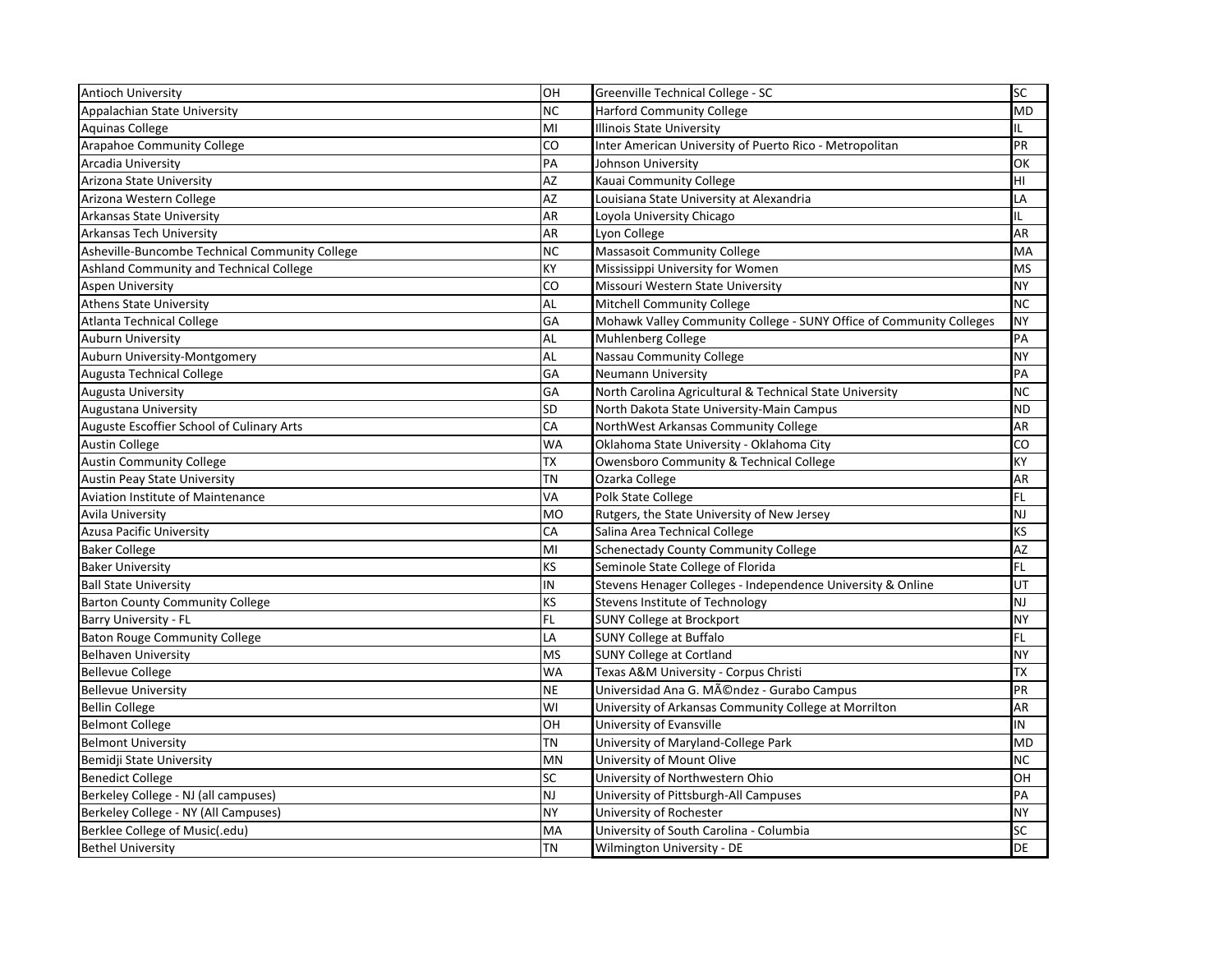| Bethel University-St Paul MN                       | <b>MN</b> |
|----------------------------------------------------|-----------|
| <b>Bethune Cookman University</b>                  | <b>FL</b> |
| <b>Binghamton University</b>                       | <b>NY</b> |
| <b>Biola University</b>                            | CA        |
| <b>Bishop State Community College</b>              | <b>AL</b> |
| <b>Bismarck State College</b>                      | <b>ND</b> |
| <b>Black Hawk College</b>                          | IL        |
| <b>Black Hills State University</b>                | SD        |
| <b>Black River Technical College</b>               | AR        |
| <b>Bladen Community College</b>                    | <b>NC</b> |
| <b>Blinn College-All Campuses</b>                  | <b>TX</b> |
| Bloomsburg University of Pennsylvania              | PA        |
| <b>Blue Mountain College</b>                       | <b>MS</b> |
| <b>Blue Ridge Community College-NC</b>             | <b>NC</b> |
| <b>Blue Ridge Community College-VA</b>             | VA        |
| <b>Bluegrass Community &amp; Technical College</b> | KY        |
| <b>Bob Jones University</b>                        | SC        |
| <b>Boise State University</b>                      | ID        |
| Boston College - MA                                | MA        |
| <b>Boston University</b>                           | MA        |
| <b>Bowling Green State University</b>              | OH        |
| <b>Brandman University</b>                         | CA        |
| <b>Brazosport College</b>                          | TX        |
| <b>Brenau University</b>                           | GA        |
| <b>Brescia University KY</b>                       | KY        |
| <b>Briar Cliff University</b>                      | IA        |
| <b>Brookdale Community College</b>                 | <b>NJ</b> |
| Bryan College - Dayton TN                          | <b>TN</b> |
| <b>Bryan University</b>                            | <b>AZ</b> |
| Bryan University - MO, AR, KS & Online Programs    | <b>MO</b> |
| <b>BryanLGH College of Health Sciences</b>         | <b>NE</b> |
| <b>Bucks County Community College</b>              | PA        |
| <b>Buena Vista University</b>                      | ΙA        |
| <b>Butler Community College</b>                    | KS        |
| <b>Butler County Community College</b>             | PA        |
| <b>Butler University</b>                           | IN        |
| Cabrini University                                 | PA        |
| <b>Cairn University</b>                            | PA        |
| Caldwell Community College & Technical Institute   | <b>NC</b> |
| <b>Calhoun Community College</b>                   | AL        |
| California Baptist University                      | CA        |
| California Institute of Arts & Technology          | CA        |
| California State Polytechnic University-Pomona     | CA        |
| California State University Channel Islands        | CA        |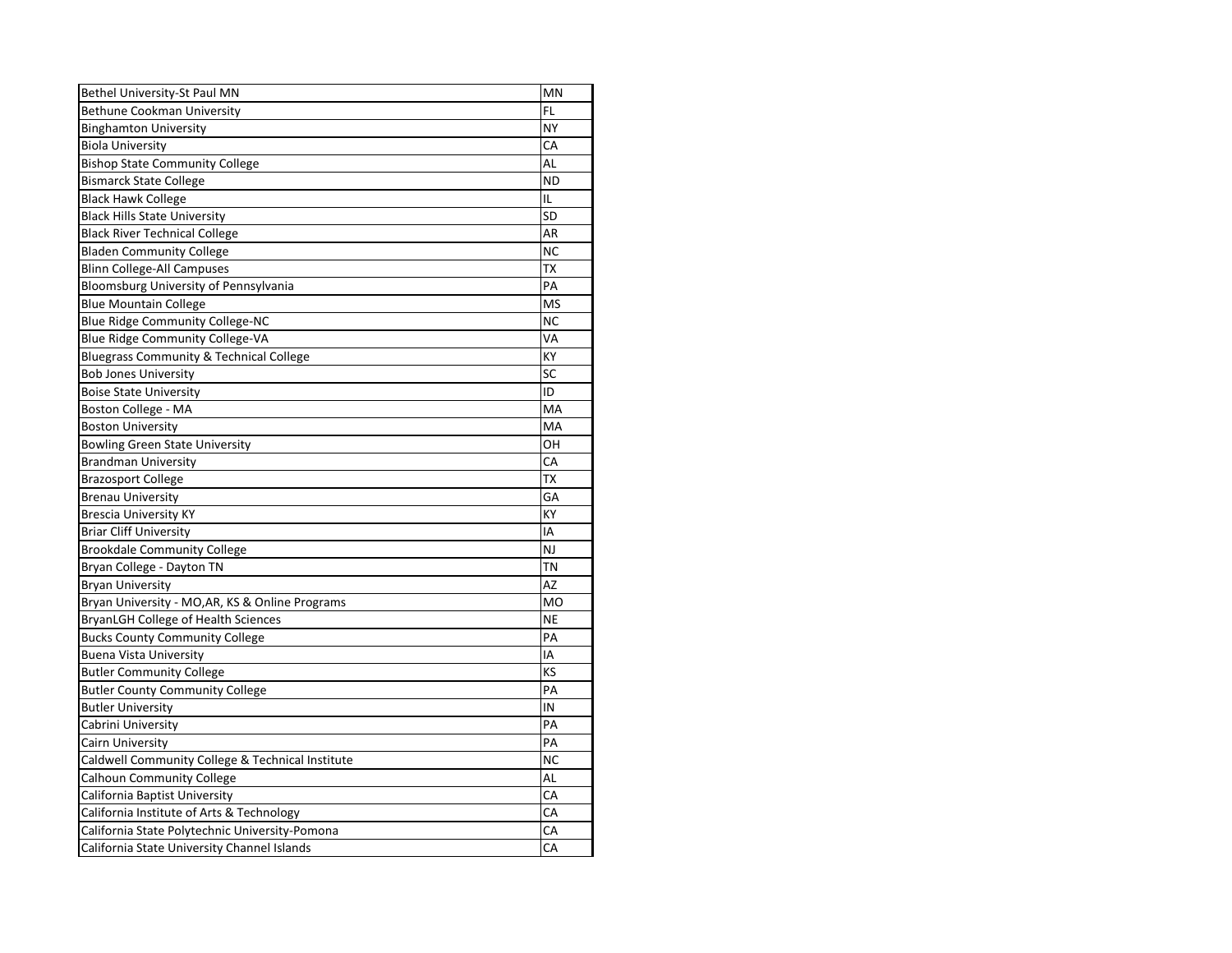| California State University, Dominguez Hills                | CA        |
|-------------------------------------------------------------|-----------|
| California State University, Long Beach                     | CA        |
| California State University, Los Angeles                    | CA        |
| California State University, San Bernardino                 | CA        |
| California State University-East Bay                        | CA        |
| California State University-Fresno                          | CA        |
| California State University-Fullerton                       | CA        |
| California State University-Sacramento                      | CA        |
| California State University-San Marcos                      | CA        |
| California State University-Stanislaus                      | CA        |
| California University of Pennsylvania                       | PA        |
| Cambridge College - all campuses                            | MA        |
| <b>Camden County College</b>                                | MA        |
| <b>Cameron University</b>                                   | OK        |
| <b>Campbell University</b>                                  | <b>NC</b> |
| Campbellsville University                                   | KY        |
| Cape Fear Community College                                 | <b>NC</b> |
| Capella University                                          | <b>MN</b> |
| Capitol Technology University                               | <b>MD</b> |
| <b>Carl Sandburg College</b>                                | L         |
| <b>Carlow University</b>                                    | PA        |
| <b>Carnegie Mellon University</b>                           | PA        |
| <b>Carroll Community College</b>                            | <b>MD</b> |
| Carson-Newman University                                    | <b>TN</b> |
| Carthage College - Kenosha WI                               | WI        |
| <b>Castleton State College</b>                              | VT        |
| Cayuga Community College - SUNY Office of Community College | <b>NY</b> |
| Cedarville University - OH                                  | OН        |
| Central Arizona College                                     | <b>AZ</b> |
| <b>Central Baptist College</b>                              | <b>AR</b> |
| Central Carolina Technical College                          | SC        |
| Central Community College-All Campuses                      | <b>NE</b> |
| Central Connecticut State University                        | FL.       |
| Central Lakes College Brainerd                              | MN        |
| <b>Central Maine Community College</b>                      | ME        |
| <b>Central Methodist University</b>                         | <b>MO</b> |
| Central Michigan University - Off-Campus Programs           | MI        |
| <b>Central New Mexico Community College</b>                 | MN        |
| Central Ohio Technical College                              | OH        |
| <b>Central Oregon Community College</b>                     | OR        |
| <b>Central Piedmont Community College</b>                   | <b>NC</b> |
| <b>Central Texas College</b>                                | <b>TX</b> |
| Central Washington University                               | WA        |
| <b>Chadron State College</b>                                | <b>NE</b> |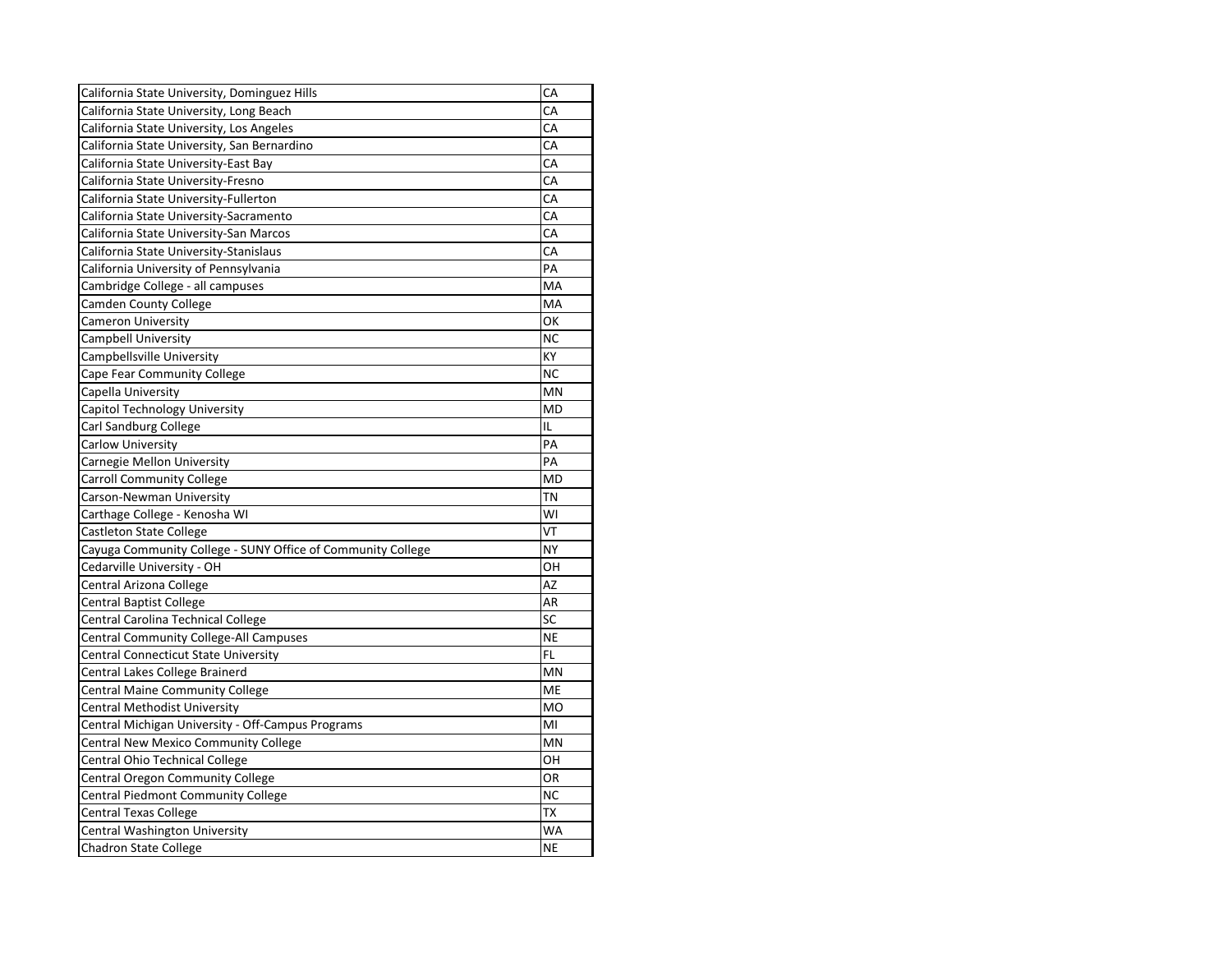| IL<br>Chamberlain College of Nursing<br>Chaminade University of Honolulu<br>HI<br>VT<br>Champlain College<br><b>Chandler - Gilbert Community College</b><br><b>AZ</b><br>SC<br><b>Charleston Southern University</b><br><b>Charter Oak State College</b><br>СT<br><b>Chatham University</b><br>PA |  |
|---------------------------------------------------------------------------------------------------------------------------------------------------------------------------------------------------------------------------------------------------------------------------------------------------|--|
|                                                                                                                                                                                                                                                                                                   |  |
|                                                                                                                                                                                                                                                                                                   |  |
|                                                                                                                                                                                                                                                                                                   |  |
|                                                                                                                                                                                                                                                                                                   |  |
|                                                                                                                                                                                                                                                                                                   |  |
|                                                                                                                                                                                                                                                                                                   |  |
|                                                                                                                                                                                                                                                                                                   |  |
| AL<br>Chattahoochee Valley Community College                                                                                                                                                                                                                                                      |  |
| <b>TN</b><br>Chattanooga State Technical Community College                                                                                                                                                                                                                                        |  |
| Chemeketa Community College<br><b>OR</b>                                                                                                                                                                                                                                                          |  |
| Chicago School of Prof. Psychology<br>CA                                                                                                                                                                                                                                                          |  |
| IL<br><b>Chicago State University</b>                                                                                                                                                                                                                                                             |  |
| VA<br><b>Christopher Newport University</b>                                                                                                                                                                                                                                                       |  |
| OH<br>Cincinnati State Technical & Community College                                                                                                                                                                                                                                              |  |
| SC<br>Citadel Military College of South Carolina                                                                                                                                                                                                                                                  |  |
| City College of New York - CUNY<br><b>NY</b>                                                                                                                                                                                                                                                      |  |
| City Colleges of Chicago - Malcolm X College<br>IL                                                                                                                                                                                                                                                |  |
| City Colleges of Chicago-Kennedy-King College<br>IL                                                                                                                                                                                                                                               |  |
| City University of Seattle -WA<br><b>WA</b>                                                                                                                                                                                                                                                       |  |
| OR<br><b>Clackamas Community College</b>                                                                                                                                                                                                                                                          |  |
| Clarion University of Pennsylvania<br>PA                                                                                                                                                                                                                                                          |  |
| Clark College - Vancouver WA<br>WA                                                                                                                                                                                                                                                                |  |
| <b>Clark State Community College</b><br>OH                                                                                                                                                                                                                                                        |  |
| GA<br><b>Clayton State University</b>                                                                                                                                                                                                                                                             |  |
| SC<br><b>Clemson University</b>                                                                                                                                                                                                                                                                   |  |
| Cleveland State Community College - TN<br><b>TN</b>                                                                                                                                                                                                                                               |  |
| <b>Cleveland State University OH</b><br>OН                                                                                                                                                                                                                                                        |  |
| KS<br><b>Cloud County Community College</b>                                                                                                                                                                                                                                                       |  |
| <b>WA</b><br><b>Clover Park Technical College</b>                                                                                                                                                                                                                                                 |  |
| AL<br>Coastal Alabama Community College                                                                                                                                                                                                                                                           |  |
| <b>Coastal Bend College</b><br>TX                                                                                                                                                                                                                                                                 |  |
| Coastal Carolina Community College<br><b>NC</b>                                                                                                                                                                                                                                                   |  |
| SC<br>Coastal Carolina University                                                                                                                                                                                                                                                                 |  |
| Coastline Community College - Online<br>CA                                                                                                                                                                                                                                                        |  |
| <b>Cochise College</b><br>AZ                                                                                                                                                                                                                                                                      |  |
| Coconino County Community College<br>AZ                                                                                                                                                                                                                                                           |  |
| IA<br>Coe College                                                                                                                                                                                                                                                                                 |  |
| <b>Colby Community College</b><br>KS                                                                                                                                                                                                                                                              |  |
| <b>College of Charleston</b><br>SC                                                                                                                                                                                                                                                                |  |
| College of Coastal Georgia<br>GA                                                                                                                                                                                                                                                                  |  |
| College of DuPage<br>IL                                                                                                                                                                                                                                                                           |  |
| College of Lake County<br>IL                                                                                                                                                                                                                                                                      |  |
| College of Mount Saint Joseph<br>OH                                                                                                                                                                                                                                                               |  |
| College of New Jersey (The)<br><b>NJ</b>                                                                                                                                                                                                                                                          |  |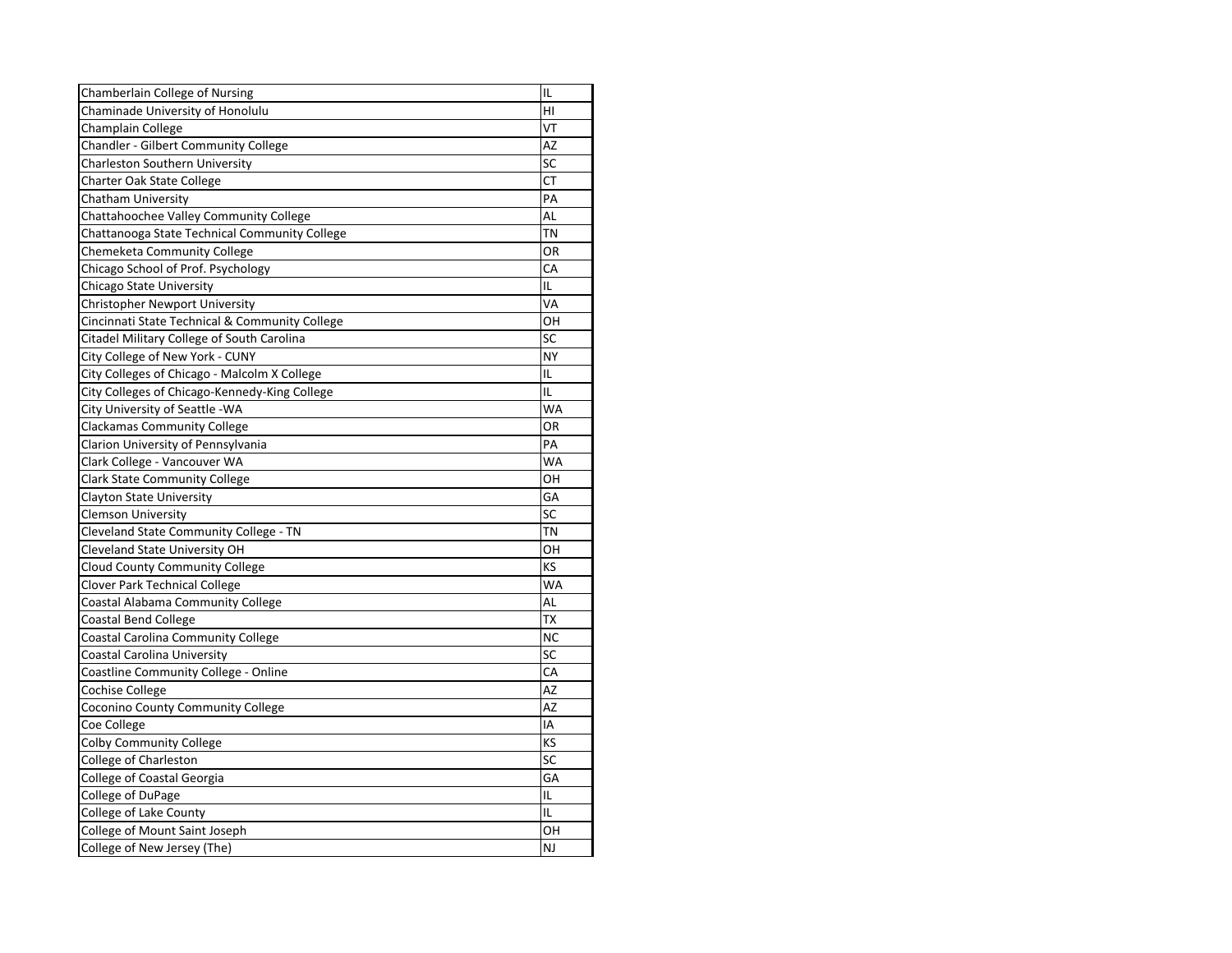| College of Saint Mary                                         | <b>NE</b> |
|---------------------------------------------------------------|-----------|
| <b>College of Saint Rose</b>                                  | <b>NY</b> |
| College of Saint Scholastica (All)                            | <b>MN</b> |
| College of Southern Idaho (All Campuses)                      | ID        |
| College of Southern Maryland                                  | <b>MD</b> |
| College of Southern Nevada                                    | <b>NV</b> |
| College of the Albemarle                                      | <b>NC</b> |
| College of Western Idaho                                      | ID        |
| College of William and Mary                                   | VA        |
| <b>Collin College</b>                                         | <b>TX</b> |
| Colorado Christian University - All Campuses                  | CO        |
| <b>Colorado Mesa University</b>                               | CO        |
| <b>Colorado School of Mines</b>                               | CO        |
| Colorado State University - Global Campus                     | CO        |
| Colorado State University-Fort Collins                        | CO        |
| Colorado State University-Pueblo                              | CO        |
| <b>Colorado Technical University</b>                          | CO        |
| Columbia Basin College                                        | <b>NM</b> |
| Columbia College                                              | <b>MO</b> |
| Columbia College SC - Women's College                         | SC        |
| Columbia International University                             | SC        |
| Columbia Southern University                                  | AL        |
| Columbia University in New York City                          | <b>NY</b> |
| <b>Columbus State Community College</b>                       | OH        |
| <b>Columbus State University</b>                              | GA        |
| <b>Columbus Technical College</b>                             | GA        |
| Community College of Allegheny County                         | PA        |
| <b>Community College of Aurora</b>                            | PR        |
| Community College of Baltimore County                         | <b>MD</b> |
| Community College of Denver                                   | CO        |
| <b>Community College of Vermont-All Campuses</b>              | VT        |
| Concord University                                            | WI        |
| Concorde Career College - OR                                  | OR        |
| Concordia College-Moorhead MN                                 | <b>MN</b> |
| Concordia University Texas                                    | TX        |
| Concordia University-Mequon WI                                | WI        |
| Concordia University-River Forest IL                          | IL        |
| Concordia University-Seward, NE                               | <b>NE</b> |
| Concordia University-St.Paul MN                               | MN        |
| Copiah-Lincoln Community College                              | <b>MS</b> |
| Corban University                                             | <b>CT</b> |
| Cornerstone University - MI                                   | MI        |
| Corning Community College - SUNY Office of Community Colleges | <b>NY</b> |
| Cox College                                                   | <b>MO</b> |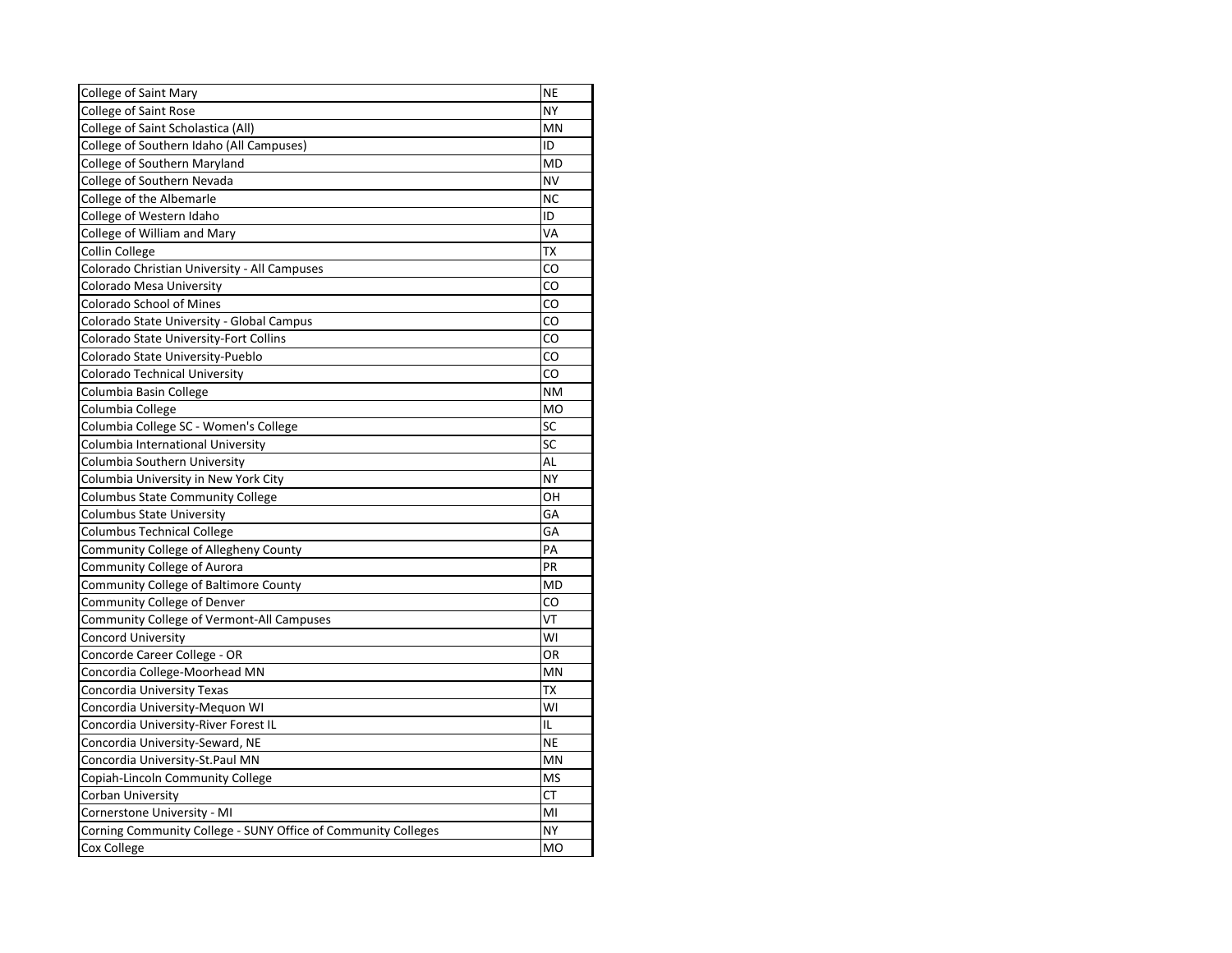| <b>Craven Community College</b>                         | <b>NC</b> |
|---------------------------------------------------------|-----------|
| Crowder College                                         | <b>MO</b> |
| Crown College - St. Bonifacius MN                       | <b>MN</b> |
| Cuesta College                                          | CA        |
| <b>Cumberland University</b>                            | <b>TN</b> |
| <b>CUNY Bernard M. Baruch College</b>                   | <b>NY</b> |
| <b>CUNY Borough of Manhattan Community College</b>      | SD        |
| <b>CUNY Brooklyn College</b>                            | <b>NY</b> |
| <b>CUNY College of Staten Island</b>                    | <b>NY</b> |
| <b>CUNY Hunter College</b>                              | <b>NY</b> |
| CUNY John Jay College of Criminal Justice               | <b>NY</b> |
| <b>CUNY Kingsborough Community College</b>              | <b>NY</b> |
| <b>CUNY LaGuardia Community College</b>                 | <b>NY</b> |
| <b>CUNY Medgar Evers College</b>                        | <b>NY</b> |
| <b>CUNY New York City College of Technology</b>         | <b>NY</b> |
| <b>CUNY Queens College - Flushing</b>                   | <b>NY</b> |
| <b>CUNY Queensborough Community College</b>             | <b>NY</b> |
| <b>CUNY School of Professional Studies</b>              | <b>NY</b> |
| <b>Curry College</b>                                    | MA        |
| Cuyahoga Community College                              | OH        |
| Dakota College at Bottineau                             | PA        |
| Dakota State University                                 | <b>SD</b> |
| Dakota Wesleyan University                              | <b>SD</b> |
| <b>Dallas Baptist University</b>                        | <b>TX</b> |
| Davenport University                                    | MI        |
| Daytona State College                                   | <b>FL</b> |
| Defiance College                                        | OН        |
| Del Mar College                                         | <b>TX</b> |
| Delaware State University                               | <b>NY</b> |
| Delaware Technical & Community College, All Campuses    | DE        |
| <b>Delaware Valley College</b>                          | PA        |
| Delgado Community College                               | LA        |
| Delta State University - MS                             | <b>MS</b> |
| Des Moines Area Community College                       | IA        |
| DeVry University & Keller Graduate School of Management | IL        |
| Dickinson State University                              | <b>ND</b> |
| Dixie State University                                  | UT        |
| Doane University                                        | <b>NE</b> |
| <b>Drake University</b>                                 | IA        |
| <b>Drexel University</b>                                | PA        |
| <b>Drury University</b>                                 | <b>MO</b> |
| Duke University                                         | <b>NC</b> |
| Dunwoody College of Technology                          | MN        |
| <b>Duquesne University</b>                              | PA        |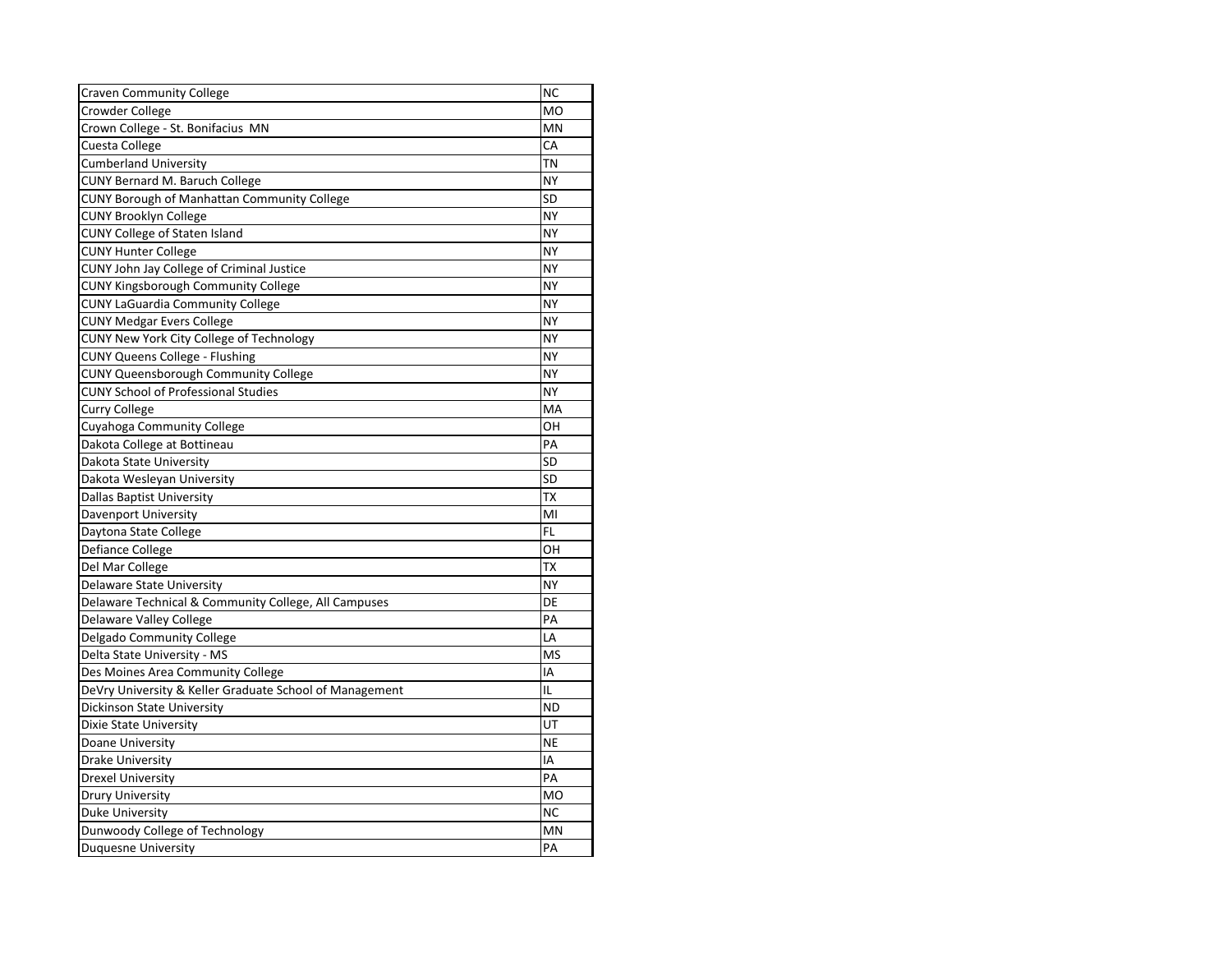| Durham Technical Community College                     | <b>NC</b> |
|--------------------------------------------------------|-----------|
| <b>Dutchess Community College-NY</b>                   | <b>NY</b> |
| <b>Dyersburg State Community College</b>               | <b>TN</b> |
| D'Youville College                                     | <b>NY</b> |
| <b>East Carolina University</b>                        | <b>NC</b> |
| <b>East Central College</b>                            | <b>MO</b> |
| <b>East Central Community College</b>                  | <b>MS</b> |
| East Georgia State College                             | GA        |
| East Stroudsburg University of Pennsylvania            | <b>TX</b> |
| <b>East Tennessee State University</b>                 | <b>TN</b> |
| <b>Eastern Connecticut State University</b>            | <b>CT</b> |
| <b>Eastern Gateway Community College</b>               | OH        |
| Eastern Kentucky University                            | KY        |
| Eastern Michigan University                            | MI        |
| Eastern New Mexico University-Roswell                  | <b>NM</b> |
| <b>Eastern Oregon University</b>                       | <b>OR</b> |
| <b>Eastern University</b>                              | PA        |
| Eastern Washington University                          | <b>WA</b> |
| <b>Eastland-Fairfield Career and Technical Schools</b> | OH        |
| <b>ECPI University</b>                                 | VA        |
| <b>Eden Theological Seminary</b>                       | <b>MO</b> |
| <b>Edgewood College</b>                                | WI        |
| Edinboro University of PA                              | PA        |
| <b>Edison State Community College</b>                  | OH        |
| EDP University of Puerto Rico                          | PR        |
| El Centro College                                      | <b>TX</b> |
| El Paso Community College                              | ТX        |
| Elizabethtown College                                  | PA        |
| Elizabethtown Community & Technical College            | <b>KY</b> |
| <b>Embry-Riddle Aeronautical University</b>            | <b>FL</b> |
| Embry-Riddle Aeronautical University-Worldwide         | <b>FL</b> |
| <b>Emporia State University</b>                        | KS        |
| <b>Endicott College</b>                                | MI        |
| <b>Erie Community College</b>                          | VA        |
| <b>Estrella Mountain Community College</b>             | ΑZ        |
| <b>Evangel University</b>                              | <b>MO</b> |
| Evergreen State College (The)                          | <b>WA</b> |
| <b>Excelsior College</b>                               | <b>NY</b> |
| <b>Fairfield University</b>                            | <b>CT</b> |
| Fairleigh Dickinson University                         | <b>NJ</b> |
| <b>Faith International University</b>                  | <b>WA</b> |
| <b>Faulkner University</b>                             | AL        |
| Fayetteville State University                          | <b>NC</b> |
| <b>Fayetteville Technical Community College</b>        | <b>NC</b> |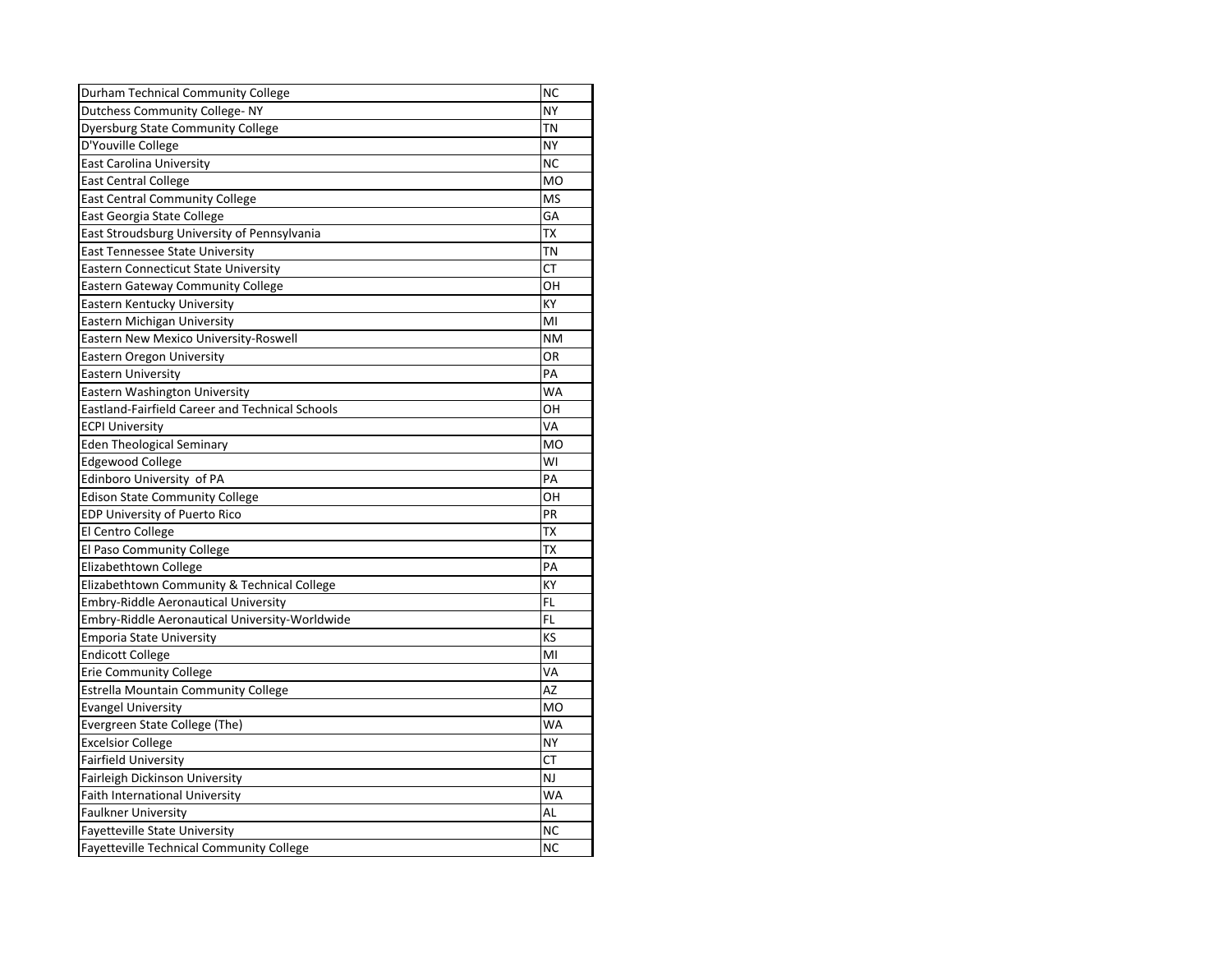| <b>Ferris State University</b>               | MI             |
|----------------------------------------------|----------------|
| Fitchburg State University-MA                | MA             |
| Florence-Darlington Technical College        | SC             |
| Florida Agricultural & Mechanical University | <b>FL</b>      |
| Florida Atlantic University                  | <b>FL</b>      |
| Florida Gulf Coast University                | <b>FL</b>      |
| Florida Institute of Technology              | <b>FL</b>      |
| Florida International University             | <b>FL</b>      |
| Florida National University                  | <b>FL</b>      |
| Florida Southwestern State College           | <b>FL</b>      |
| Florida State College at Jacksonville        | FL             |
| Florida State University                     | <b>FL</b>      |
| Fond du Lac Tribal & Community College       | MN             |
| <b>Fontbonne University</b>                  | M <sub>O</sub> |
| <b>Foothill College</b>                      | CA             |
| Fordham University - NY                      | <b>NY</b>      |
| Fort Hays State University                   | KS             |
| <b>Fox Valley Technical College</b>          | WI             |
| <b>Francis Marion University</b>             | SC             |
| <b>Frederick Community College</b>           | <b>MD</b>      |
| Freed Hardeman University                    | <b>TN</b>      |
| Front Range Community College                | CO             |
| <b>Frontier Nursing University</b>           | KY             |
| <b>Frostburg State University</b>            | <b>MD</b>      |
| <b>Full Sail University</b>                  | <b>FL</b>      |
| <b>Fuller Theological Seminary</b>           | CA             |
| Gadsden State Community College              | AL             |
| <b>Gannon University</b>                     | PA             |
| Gateway Community College - Phoenix AZ       | <b>AZ</b>      |
| Gateway Technical College (All Campuses)     | WI             |
| <b>Genesee Community College</b>             | <b>NY</b>      |
| George C. Wallace Community College          | AL             |
| <b>George Mason University</b>               | VA             |
| George Washington University                 | DC             |
| Georgetown University                        | DC             |
| Georgia College & State University           | GA             |
| Georgia Highlands College-Rome               | GA             |
| Georgia Institute of Technology              | GA             |
| Georgia Military College                     | GA             |
| Georgia Northwestern Technical College       | GA             |
| Georgia Southern University                  | GA             |
| Georgia Southwestern State University        | GA             |
| Georgia State University                     | GA             |
| Germanna Community College                   | VA             |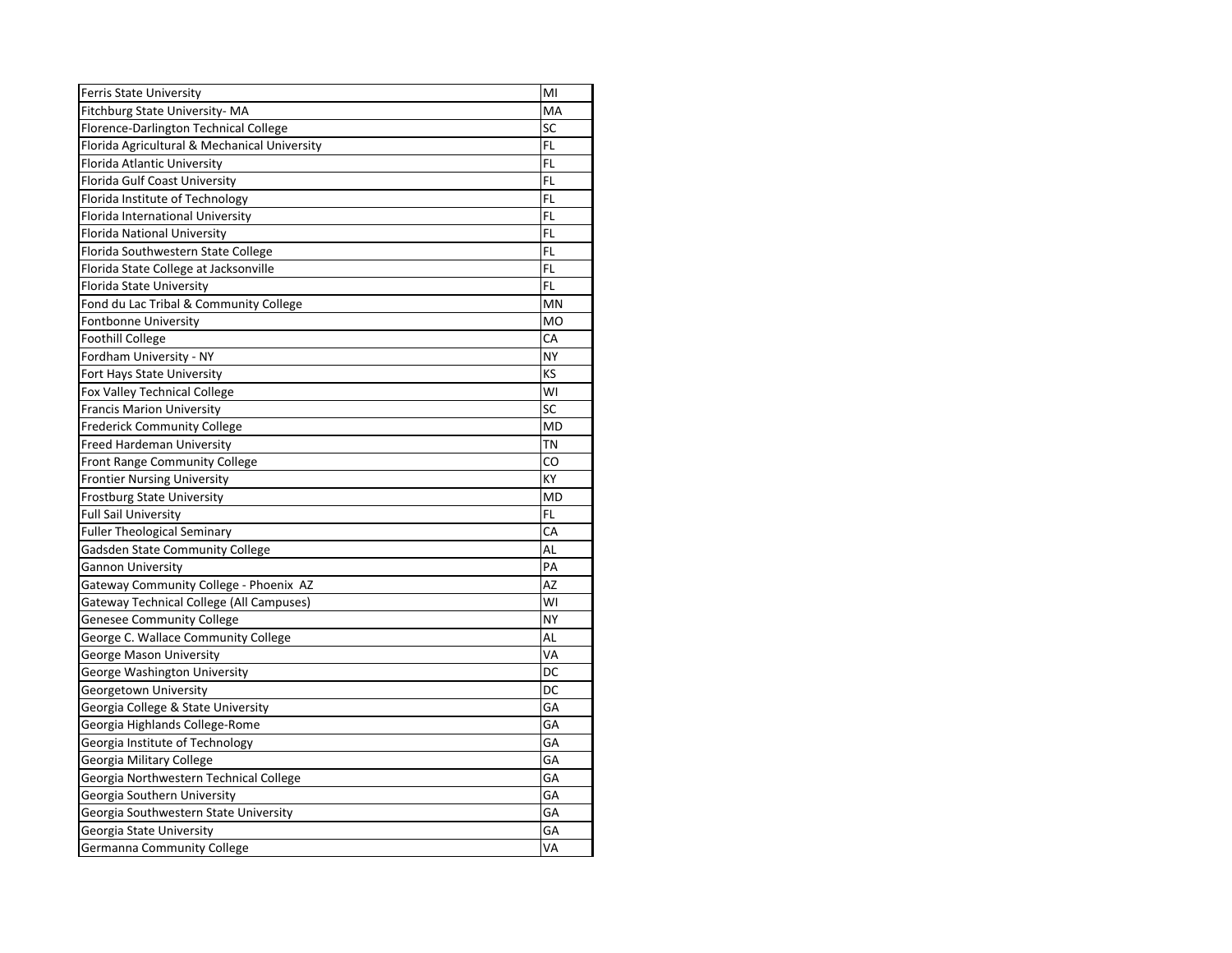| Glendale Community College - Glendale AZ                             | AΖ             |
|----------------------------------------------------------------------|----------------|
| <b>Golden Gate University</b>                                        | DE             |
| <b>Golden West College</b>                                           | CA             |
| Goldey-Beacom College                                                | DE             |
| Gonzaga University                                                   | <b>WA</b>      |
| <b>Gordon Conwell Theological Seminary</b>                           | MA             |
| <b>Governors State University</b>                                    | IL             |
| <b>Grace Christian University</b>                                    | MI             |
| <b>Grace College and Theological Seminary</b>                        | IN             |
| <b>Grace College of Divinity</b>                                     | <b>NC</b>      |
| <b>Graceland University</b>                                          | MA             |
| <b>Grambling State University-LA</b>                                 | LA             |
| <b>Grand Canyon University</b>                                       | <b>AZ</b>      |
| <b>Grand Rapids Community College</b>                                | MI             |
| <b>Grand Valley State University</b>                                 | M <sub>l</sub> |
| <b>Grand View University</b>                                         | ΙA             |
| <b>Granite State College</b>                                         | NΗ             |
| <b>Grantham University</b>                                           | KS             |
| Great Falls College Montana State University                         | MT             |
| <b>Great Lakes Institute of Technology</b>                           | PA             |
| <b>Great Plains Technology Center</b>                                | ОΚ             |
| <b>Green River College</b>                                           | <b>WA</b>      |
| <b>Guilford Technical Community College</b>                          | <b>NC</b>      |
| <b>Gulf Coast State College</b>                                      | <b>FL</b>      |
| <b>Gustavus Adolphus College</b>                                     | <b>MN</b>      |
| <b>Gwinnett Technical College</b>                                    | GA             |
| <b>Gwynedd Mercy University</b>                                      | PA             |
| H. Councill Trenholm State Technical College                         | AL             |
| <b>Hagerstown Community College</b>                                  | <b>MD</b>      |
| Hallmark University and Hallmark University - College of Aeronautics | ТX             |
| Hamline University- St Paul MN                                       | MN             |
| Hampden-Sydney College                                               | VA             |
| <b>Hampton University</b>                                            | VA             |
| <b>Harding University</b>                                            | AR             |
| Hardin-Simmons University                                            | TХ             |
| Harrisburg Area Community College                                    | PA             |
| Harris-Stowe State University                                        | <b>MO</b>      |
| <b>Hartford Seminary</b>                                             | СT             |
| Harvard University - All Campus                                      | MA             |
| Harvard University - Division of Continuing Education                | MA             |
| <b>Hastings College</b>                                              | <b>NE</b>      |
| Hawaii Community College                                             | HI             |
| Hawaii Pacific University                                            | HI             |
| Hawkeye Community College                                            | IA             |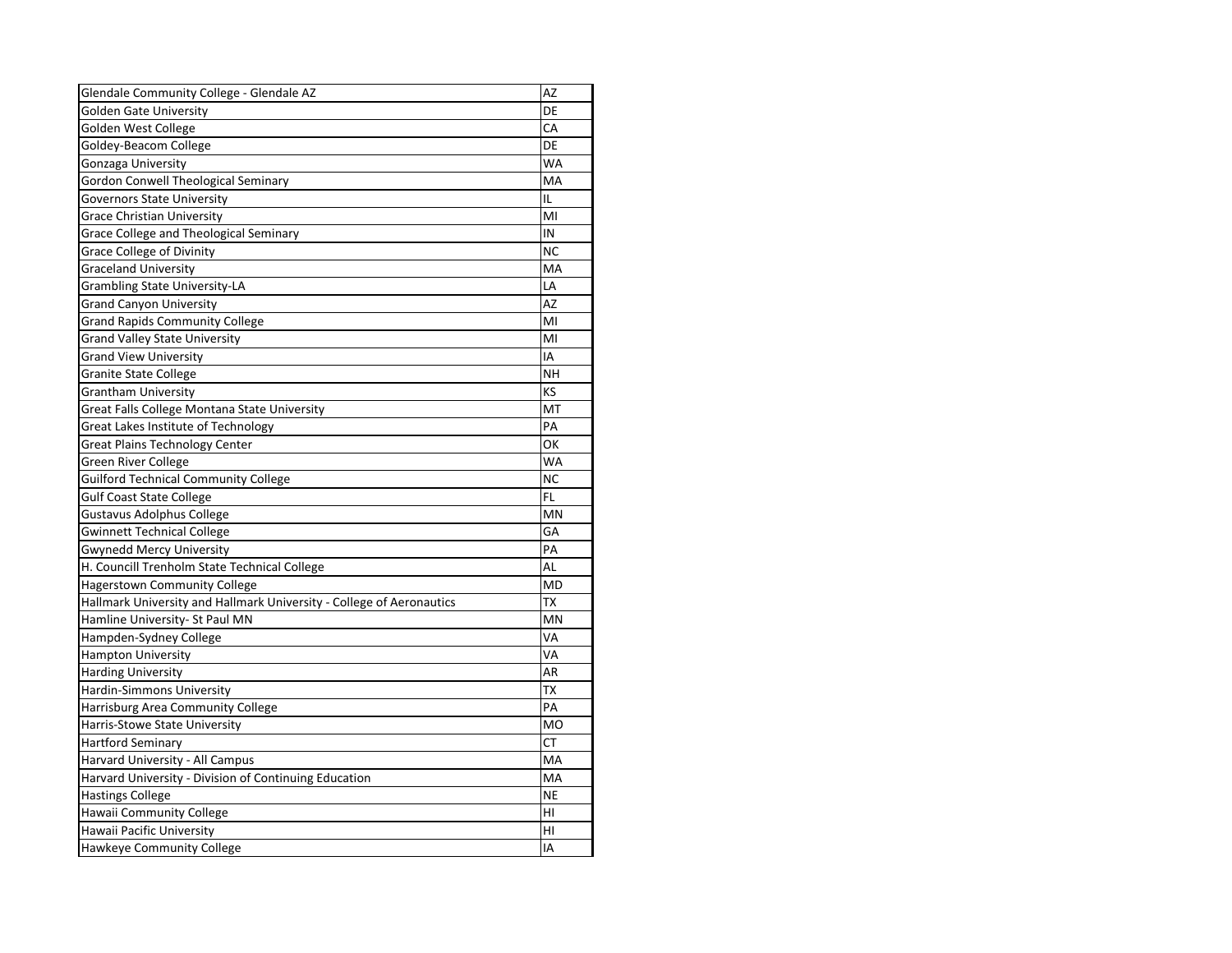| Henry Ford Community College                                     | MI        |
|------------------------------------------------------------------|-----------|
| Herzing University-All Campuses & Online                         | WI        |
| Hillsborough Community College                                   | FL        |
| <b>Hinds Community College</b>                                   | <b>MS</b> |
| <b>Hiram College</b>                                             | OH        |
| Hocking College - OH                                             | OН        |
| <b>Hodges University</b>                                         | <b>FL</b> |
| <b>Hofstra University</b>                                        | <b>NY</b> |
| <b>Holmes Community College</b>                                  | <b>MS</b> |
| Holy Apostles College & Seminary                                 | <b>CT</b> |
| Honolulu Community College                                       | HI        |
| <b>Hood College</b>                                              | <b>MD</b> |
| <b>Hopkinsville Community College</b>                            | KY        |
| Horry-Georgetown Technical College                               | SC        |
| <b>Houston Baptist University</b>                                | <b>TX</b> |
| <b>Howard Community College</b>                                  | <b>MD</b> |
| Huntingdon College                                               | <b>AL</b> |
| Husson College - Bangor ME                                       | <b>ME</b> |
| <b>Hutchinson Community College</b>                              | KS        |
| Idaho State University                                           | ID        |
| Illinois Central College                                         | IL        |
| Immaculata University                                            | PA        |
| Indiana Institute of Technology                                  | IN        |
| Indiana State University                                         | IN        |
| Indiana University - Purdue University Indianapolis Columbus     | IN        |
| Indiana University - Purdue University Indianapolis Fort Wayne   | IN        |
| Indiana University Bloomington                                   | IN        |
| Indiana University East                                          | IN        |
| Indiana University Kokomo                                        | IN        |
| <b>Indiana University Northwest</b>                              | IN        |
| Indiana University of Pennsylvania                               | PA        |
| Indiana University South Bend                                    | IN        |
| Indiana University Southeast                                     | IN        |
| Indiana University-Purdue University Indianapolis                | IN        |
| Indiana Wesleyan University - All Campuses                       | IN        |
| Inter American University of Puerto Rico - Aguadil               | PR        |
| Inter American University of Puerto Rico - Arecibo               | PR        |
| Inter American University of Puerto Rico - BayamÃ <sup>3</sup> n | PR        |
| Inter American University of Puerto Rico - Fajardo               | PR        |
| Inter American University of Puerto Rico - Guayama               | AZ        |
| <b>International Sports Science Association</b>                  | CA        |
| Inver Hills Community College                                    | MN        |
| Iowa Central Community College                                   | ΙA        |
| Iowa Lakes Community College                                     | IA        |
|                                                                  |           |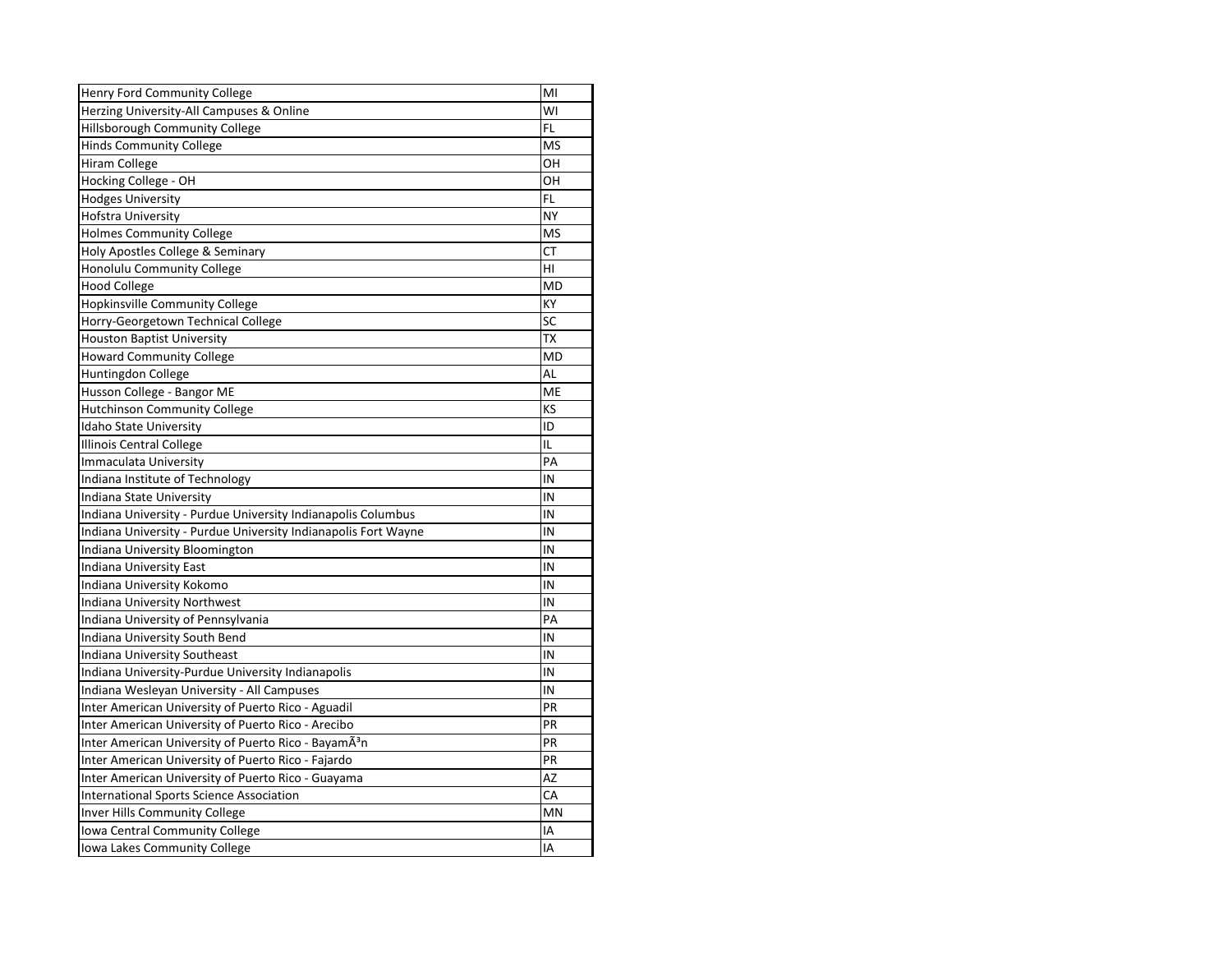| Iowa State University                       | IA             |
|---------------------------------------------|----------------|
| Iowa Wesleyan University                    | IA             |
| Iowa Western Community College              | IA             |
| Ivy Tech Community College of Indiana       | IN             |
| J. Sargeant Reynolds Community College      | VA             |
| Jackson College                             | MI             |
| Jackson State Community College             | <b>TN</b>      |
| Jackson State University                    | <b>MS</b>      |
| Jacksonville State University               | <b>AL</b>      |
| Jacksonville University                     | FL             |
| James Madison University - VA               | VA             |
| Jamestown Community College                 | <b>NY</b>      |
| Jefferson College                           | <b>MO</b>      |
| Jefferson Community College                 | <b>NY</b>      |
| Jefferson Community College(Louisville, KY) | KY             |
| Jefferson State Community College           | AL             |
| John Brown University                       | <b>AR</b>      |
| John Tyler Community College                | VA             |
| Johns Hopkins University                    | <b>MD</b>      |
| Johnson & Wales University-All Campuses     | R <sub>l</sub> |
| Johnson County Community College            | KS             |
| Johnson State College                       | VT             |
| Joliet Junior College                       | IL             |
| Jones County Junior College                 | <b>MS</b>      |
| Kalamazoo Valley Community College          | MI             |
| Kansas City Kansas Community College        | KS             |
| <b>Kansas State University</b>              | KS             |
| Kapiolani Community College                 | HI             |
| Kean University                             | <b>NM</b>      |
| Keiser University-All Campuses              | <b>FL</b>      |
| Kennebec Valley Community College           | ME             |
| Kennesaw State University                   | GA             |
| Kent State University-All Campuses          | OН             |
| Kentucky State University                   | KY             |
| Kettering University-Flint MI               | MI             |
| King College, Inc                           | TN             |
| <b>Kings College</b>                        | PA             |
| Klamath Community College                   | OR             |
| Kutztown University of Pennsylvania         | PA             |
| La Roche College                            | PA             |
| La Salle University                         | PA             |
| Lackawanna College                          | PA             |
| Lake Area Technical Institute               | SD             |
| Lake Region State College                   | <b>ND</b>      |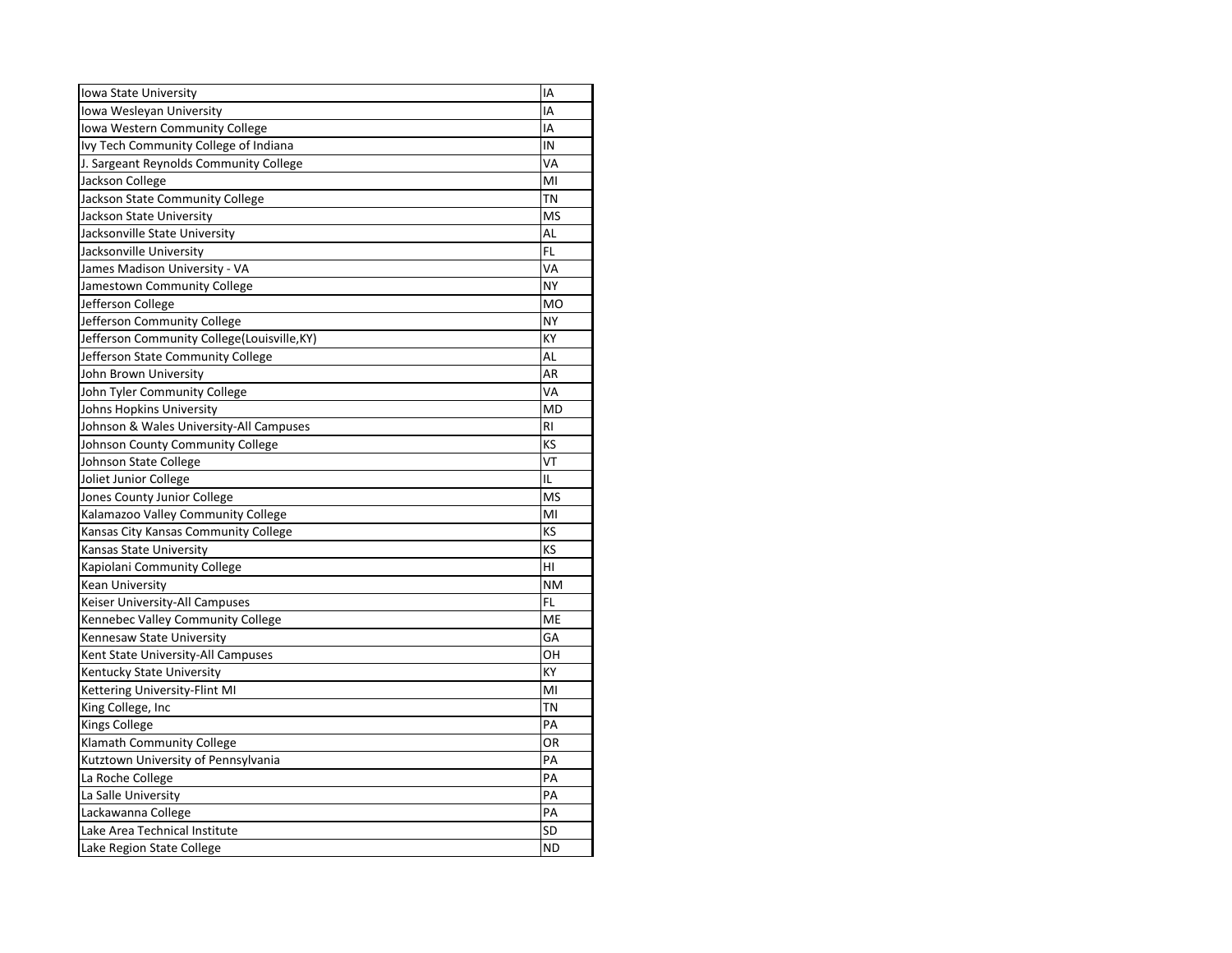| Lake Superior College                                          | <b>MN</b>      |
|----------------------------------------------------------------|----------------|
| Lake Superior State University                                 | M <sub>l</sub> |
| Lakeland Community College                                     | OH             |
| Lamar University                                               | <b>TX</b>      |
| Lancaster Bible College                                        | PA             |
| Lander University-Greenwood SC                                 | SC             |
| Lane Community College                                         | OR             |
| Lansing Community College - Main Campus                        | MI             |
| Laramie County Community College                               | <b>WY</b>      |
| Lasell University                                              | MA             |
| Le Moyne College                                               | <b>NY</b>      |
| Lebanon Valley College                                         | PA             |
| Lee University                                                 | <b>TN</b>      |
| Leeward Community College                                      | HI             |
| Lehigh Carbon Community College                                | PA             |
| Lenoir Community College                                       | <b>NC</b>      |
| Lenoir-Rhyne University                                        | <b>NC</b>      |
| Lewis University                                               | IL             |
| Lewis-Clark State College                                      | ID             |
| <b>Liberty University</b>                                      | VA             |
| <b>Limestone University</b>                                    | <b>SC</b>      |
| Lincoln Land Community College                                 | IL             |
| <b>Lincoln Memorial University</b>                             | <b>TN</b>      |
| Lincoln University                                             | <b>MO</b>      |
| Lindenwood University                                          | <b>MO</b>      |
| Linfield University                                            | <b>OR</b>      |
| Linn-Benton Community College                                  | OR             |
| Lipscomb University - TN                                       | <b>TN</b>      |
| Lock Haven University of Pennsylvania                          | PA             |
| Logan University                                               | <b>MO</b>      |
| Lone Star College System                                       | TХ             |
| Longwood University                                            | VA             |
| Lorain County Community College                                | OH             |
| Lord Fairfax Community College                                 | VA             |
| Los Angeles Film School (The)                                  | МA             |
| Los Angeles Pacific University                                 | CA             |
| Louisiana State University - Shreveport                        | LA             |
| Louisiana State University & Agricultural & Mechanical College | LA             |
| Louisiana Tech University                                      | LA             |
| Lourdes University                                             | OH             |
| Lower Columbia College                                         | WA             |
| Lurleen B. Wallace Community College                           | <b>AL</b>      |
| Luther Rice University                                         | GA             |
| Lycoming College                                               | PA             |
|                                                                |                |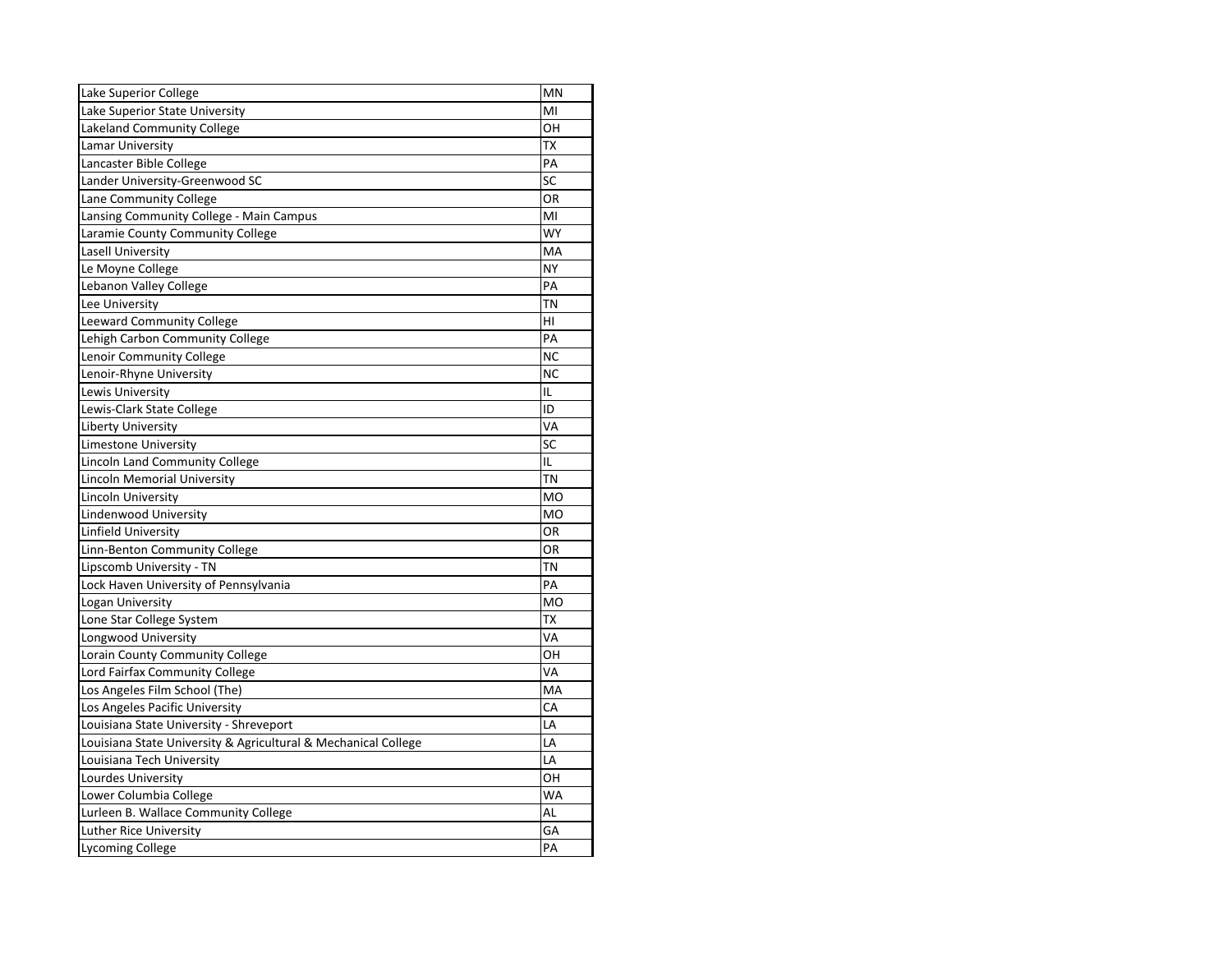| <b>Macomb Community College</b>         | MI        |
|-----------------------------------------|-----------|
| Madisonville Community College          | <b>KY</b> |
| Maine Maritime Academy                  | ME        |
| <b>Malone University</b>                | OH        |
| Manhattan Area Technical College        | KS        |
| <b>Manhattan College</b>                | <b>NY</b> |
| Mansfield University of Pennsylvania    | PA        |
| Maranatha Baptist University            | WI        |
| Marian University - Fond du Lac         | WI        |
| Marian University - Indianapolis        | IN        |
| <b>Marion Military Institute</b>        | <b>AL</b> |
| <b>Marion Technical College</b>         | OH        |
| Marquette University-All Campuses       | WI        |
| <b>Marshall University</b>              | WV        |
| <b>Marshalltown Community College</b>   | IA        |
| Martin Luther College                   | MN        |
| <b>Martinsburg College</b>              | WV        |
| <b>Marymount University</b>             | VA        |
| Maryville College                       | <b>TN</b> |
| Maryville University of Saint Louis     | <b>MO</b> |
| <b>Mayville State University</b>        | <b>ND</b> |
| McKendree University (All Campuses)     | IL        |
| <b>McLennan Community College</b>       | <b>TX</b> |
| <b>McNeese State University</b>         | LA        |
| Medaille College - Buffalo NY           | <b>NY</b> |
| <b>Mercer University</b>                | GA        |
| <b>Mercy College</b>                    | <b>NY</b> |
| Mercy College of Health Sciences        | ΙA        |
| <b>Mesa Community College</b>           | AZ        |
| <b>Methodist College</b>                | IL        |
| <b>Methodist University</b>             | <b>NC</b> |
| Metropolitan College of New York        | ТX        |
| Metropolitan Community College-Omaha NE | <b>NE</b> |
| Metropolitan State University           | ΜN        |
| Metropolitan State University of Denver | CO        |
| Miami Dade College                      | FL        |
| Miami University                        | <b>WY</b> |
| MIAT College of Technology              | MI        |
| Michigan State University               | MI        |
| Michigan Technological University       | MI        |
| Mid-America Christian University        | OK        |
| Mid-America Nazarene University         | KS        |
| Middle Georgia State University         | GA        |
| Middle Tennessee State University       | ΤN        |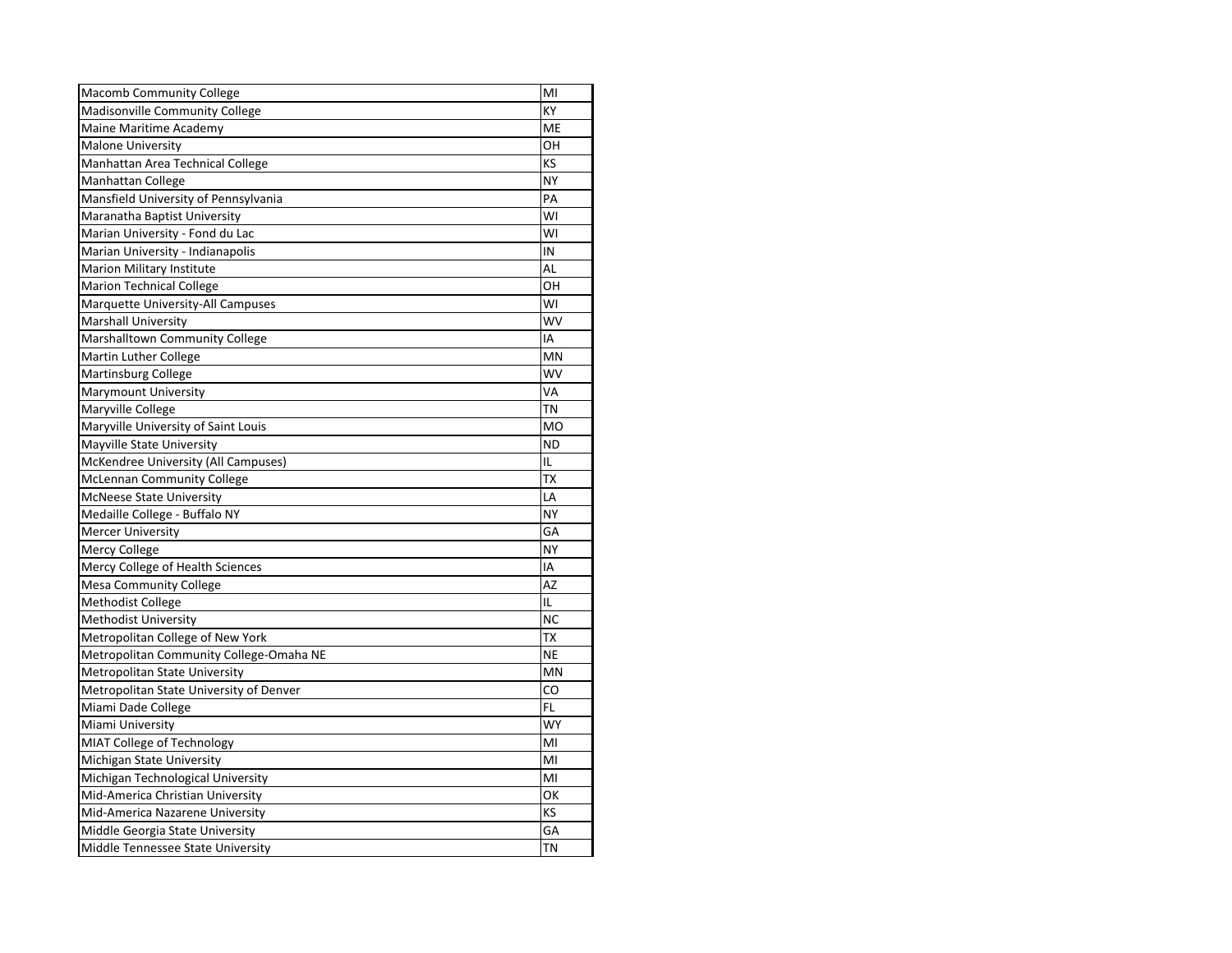| Middlesex Community College                     | <b>NY</b>      |
|-------------------------------------------------|----------------|
| Middlesex County College                        | NJ             |
| Midland Lutheran College                        | <b>NE</b>      |
| Midlands Technical College                      | SC             |
| Midwestern State University                     | <b>TX</b>      |
| Millersville University of PA                   | PA             |
| Milwaukee Area Technical College                | WI             |
| Milwaukee School of Engineering                 | WI             |
| <b>Mineral Area College</b>                     | M <sub>O</sub> |
| Minneapolis Community & Technical College       | MN             |
| Minnesota State Community and Technical College | MN             |
| Minnesota State University - Mankato            | MN             |
| Minnesota State University - Moorhead           | MN             |
| Minnesota West Community and Technical College  | MN             |
| <b>Minot State University</b>                   | <b>ND</b>      |
| Mississippi College                             | <b>MS</b>      |
| Mississippi Gulf Coast Community College        | <b>MS</b>      |
| Mississippi State University                    | <b>MS</b>      |
| Mississippi Valley State University             | <b>MS</b>      |
| Missouri Baptist University-St Louis            | <b>MO</b>      |
| Missouri Southern State University              | <b>MO</b>      |
| Missouri State University - Springfield         | <b>MO</b>      |
| Missouri State University - West Plains         | <b>MO</b>      |
| Missouri University of Science and Technology   | <b>MO</b>      |
| Missouri Valley College                         | <b>MO</b>      |
| Mitchell Technical College                      | <b>SD</b>      |
| <b>Moberly Area Community College</b>           | M <sub>O</sub> |
| Monmouth University                             | NJ             |
| Monroe College                                  | <b>NY</b>      |
| Monroe Community College                        | <b>NY</b>      |
| Monroe County Community College                 | MI             |
| Montana State University - Billings             | MT             |
| Montana State University - Northern             | MT             |
| Montana State University Bozeman                | $\mathsf{NJ}$  |
| Montana Tech-University of Montana              | MT             |
| Montcalm Community College-MI                   | MI             |
| Montclair State University-NJ                   | NJ             |
| Montgomery College - MD                         | <b>MD</b>      |
| Montgomery County Community College             | PA             |
| Moraine Park Technical College                  | WI             |
| Morehead State University                       | <b>KY</b>      |
| Morehouse College                               | GA             |
| Morgan State University                         | <b>MD</b>      |
| Mott Community College                          | MI             |
|                                                 |                |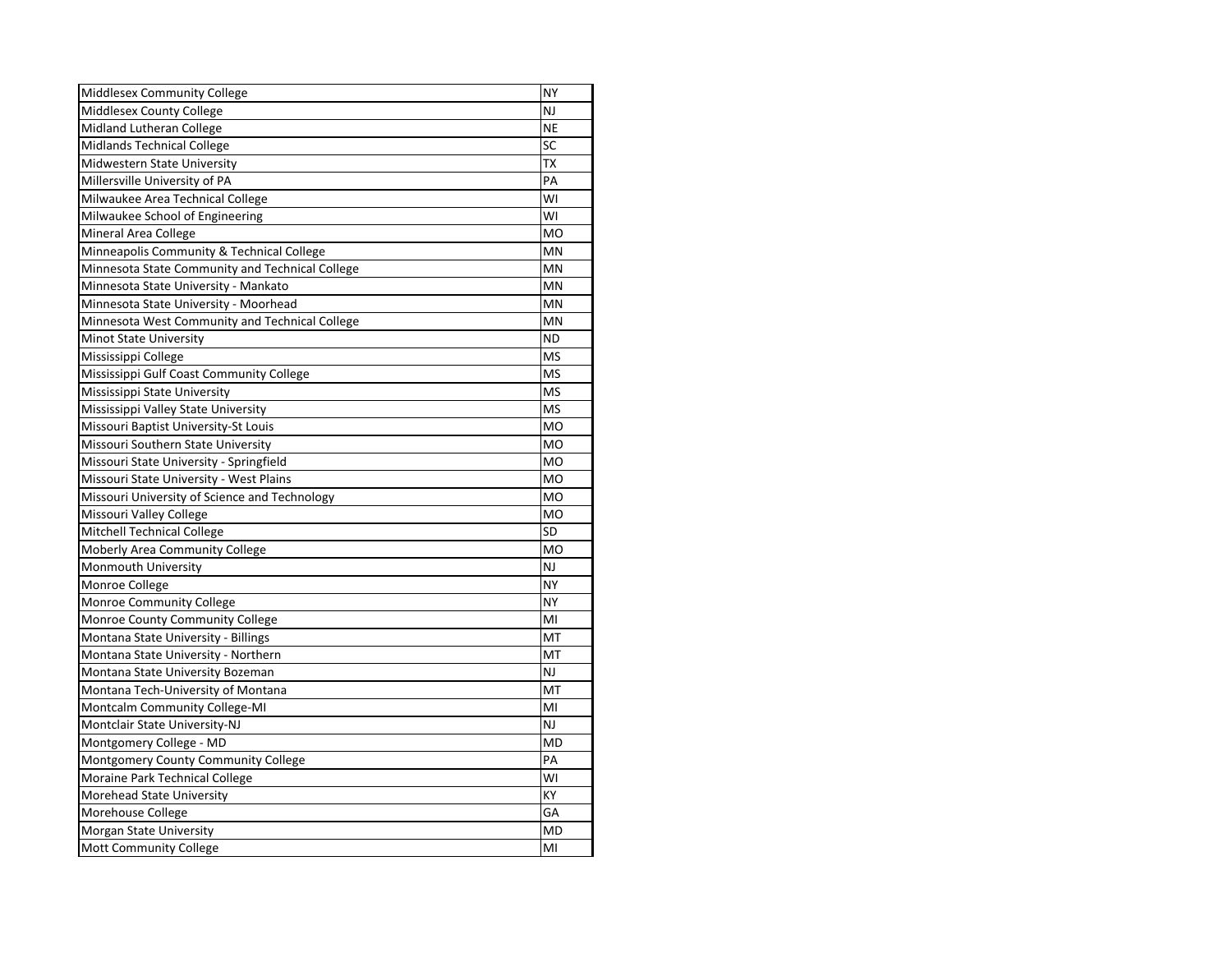| Mount Hood Community College              | <b>OR</b>      |
|-------------------------------------------|----------------|
| <b>Mount Marty College</b>                | <b>SD</b>      |
| <b>Mount Saint Mary College</b>           | <b>NY</b>      |
| Mount Saint Mary's University             | <b>MD</b>      |
| <b>Murray State University</b>            | KY             |
| MyComputerCareer.com                      | <b>NC</b>      |
| Nashville State Community College         | ΤN             |
| <b>National American University</b>       | <b>SD</b>      |
| National University College-IBC Institute | PR             |
| <b>National University College-PR</b>     | PR             |
| <b>National University-All Campuses</b>   | CA             |
| Naugatuck Valley Community College        | <b>CT</b>      |
| Nazarene Theological Seminary             | <b>MO</b>      |
| Nazareth College of Rochester             | <b>NY</b>      |
| Nebraska Wesleyan University              | <b>NE</b>      |
| Nevada State College                      | <b>NV</b>      |
| New England College                       | NΗ             |
| New Jersey City University                | NJ             |
| New Jersey Institute of Technology        | NJ             |
| New Mexico Highlands University           | <b>NM</b>      |
| New Mexico Military Institute             | <b>ND</b>      |
| <b>New Mexico State University</b>        | <b>NM</b>      |
| New York Institute of Technology          | <b>NY</b>      |
| <b>New York University</b>                | <b>NY</b>      |
| NHTI - Concord's Community College        | <b>NH</b>      |
| Niagara County Community College          | <b>NY</b>      |
| <b>Nicholls State University</b>          | LA             |
| Nichols College                           | MA             |
| Nightingale College LLC                   | UT             |
| <b>Norfolk State University</b>           | VA             |
| Normandale Community College              | MN             |
| North American Baptist Seminary           | FL             |
| North Carolina Central University         | <b>NC</b>      |
| North Carolina State University-Raleigh   | <b>NC</b>      |
| North Central Missouri College            | M <sub>O</sub> |
| North Central State College               | OH             |
| North Central University                  | MN             |
| North Dakota State College of Science     | <b>ND</b>      |
| North Hennepin Community College          | MN             |
| North Idaho College                       | ID             |
| Northampton County Area Community College | PA             |
| Northcentral Technical College            | <b>NY</b>      |
| Northcentral University-AZ                | CA             |
| Northeast Community College               | <b>NE</b>      |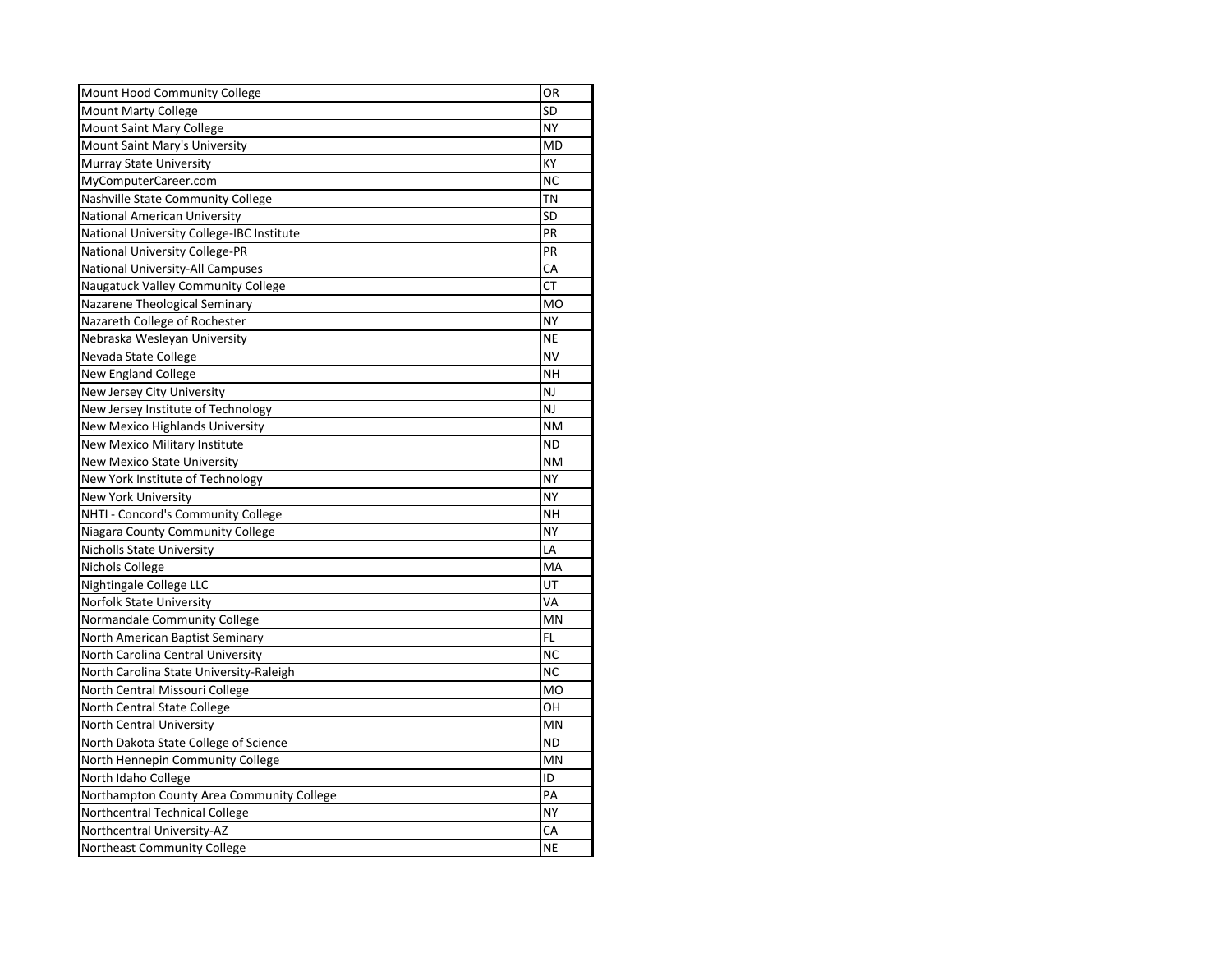| Northeast Lakeview College<br>Northeast State Community College<br>Northeast Texas Community College<br>Northeast Wisconsin Technical College<br>Northeastern Illinois University<br>IL<br>Northeastern State University - OK<br>Northern Arizona University<br>IL<br>Northern Illinois University<br>Northern Kentucky University<br>Northern Maine Community College<br>Northern Michigan University | <b>TX</b><br><b>TN</b><br><b>TX</b><br>WI<br>OK<br><b>AZ</b> |
|--------------------------------------------------------------------------------------------------------------------------------------------------------------------------------------------------------------------------------------------------------------------------------------------------------------------------------------------------------------------------------------------------------|--------------------------------------------------------------|
|                                                                                                                                                                                                                                                                                                                                                                                                        |                                                              |
|                                                                                                                                                                                                                                                                                                                                                                                                        |                                                              |
|                                                                                                                                                                                                                                                                                                                                                                                                        |                                                              |
|                                                                                                                                                                                                                                                                                                                                                                                                        |                                                              |
|                                                                                                                                                                                                                                                                                                                                                                                                        |                                                              |
|                                                                                                                                                                                                                                                                                                                                                                                                        |                                                              |
|                                                                                                                                                                                                                                                                                                                                                                                                        |                                                              |
|                                                                                                                                                                                                                                                                                                                                                                                                        |                                                              |
|                                                                                                                                                                                                                                                                                                                                                                                                        | KY                                                           |
|                                                                                                                                                                                                                                                                                                                                                                                                        | <b>ME</b>                                                    |
|                                                                                                                                                                                                                                                                                                                                                                                                        | MI                                                           |
| Northern State University                                                                                                                                                                                                                                                                                                                                                                              | <b>SD</b>                                                    |
| Northern Virginia Community College                                                                                                                                                                                                                                                                                                                                                                    | VA                                                           |
| Northland Community and Technical College                                                                                                                                                                                                                                                                                                                                                              | <b>MN</b>                                                    |
| Northwest College                                                                                                                                                                                                                                                                                                                                                                                      | <b>WY</b>                                                    |
| Northwest Florida State College<br><b>FL</b>                                                                                                                                                                                                                                                                                                                                                           |                                                              |
| Northwest Iowa Community College<br>IA                                                                                                                                                                                                                                                                                                                                                                 |                                                              |
| Northwest Mississippi Community College                                                                                                                                                                                                                                                                                                                                                                | <b>MS</b>                                                    |
| Northwest Missouri State University                                                                                                                                                                                                                                                                                                                                                                    | <b>MO</b>                                                    |
| Northwest Nazarene University<br>ID                                                                                                                                                                                                                                                                                                                                                                    |                                                              |
| Northwest State Community College                                                                                                                                                                                                                                                                                                                                                                      | OH                                                           |
| Northwest University                                                                                                                                                                                                                                                                                                                                                                                   | <b>WA</b>                                                    |
| Northwest Vista College                                                                                                                                                                                                                                                                                                                                                                                | <b>TX</b>                                                    |
| Northwestern Connecticut Community College                                                                                                                                                                                                                                                                                                                                                             | <b>CT</b>                                                    |
| Northwestern Health Sciences University                                                                                                                                                                                                                                                                                                                                                                | <b>MN</b>                                                    |
| Northwestern Michigan College                                                                                                                                                                                                                                                                                                                                                                          | MI                                                           |
| Northwestern State University of Louisiana                                                                                                                                                                                                                                                                                                                                                             | LA                                                           |
| Northwood University (All Campuses)                                                                                                                                                                                                                                                                                                                                                                    | MI                                                           |
| Norwich University                                                                                                                                                                                                                                                                                                                                                                                     | VT                                                           |
| Oakland University                                                                                                                                                                                                                                                                                                                                                                                     | MI                                                           |
| Ogeechee Technical College                                                                                                                                                                                                                                                                                                                                                                             | GA                                                           |
| Ohio Christian University                                                                                                                                                                                                                                                                                                                                                                              | OH                                                           |
| <b>Ohio Dominican University</b>                                                                                                                                                                                                                                                                                                                                                                       | OH                                                           |
| Ohio Northern University                                                                                                                                                                                                                                                                                                                                                                               | OH                                                           |
| Ohio State University (The)                                                                                                                                                                                                                                                                                                                                                                            | OH                                                           |
| <b>Ohio University Main Campus</b>                                                                                                                                                                                                                                                                                                                                                                     | OH                                                           |
| Oklahoma City Community College                                                                                                                                                                                                                                                                                                                                                                        | OK                                                           |
| Oklahoma City University                                                                                                                                                                                                                                                                                                                                                                               | OK                                                           |
| Oklahoma State University                                                                                                                                                                                                                                                                                                                                                                              | OK                                                           |
|                                                                                                                                                                                                                                                                                                                                                                                                        | OK                                                           |
| Oklahoma State University Institute of Technology                                                                                                                                                                                                                                                                                                                                                      |                                                              |
| <b>Old Dominion University</b>                                                                                                                                                                                                                                                                                                                                                                         | VA                                                           |
| <b>Olivet College</b>                                                                                                                                                                                                                                                                                                                                                                                  | MI                                                           |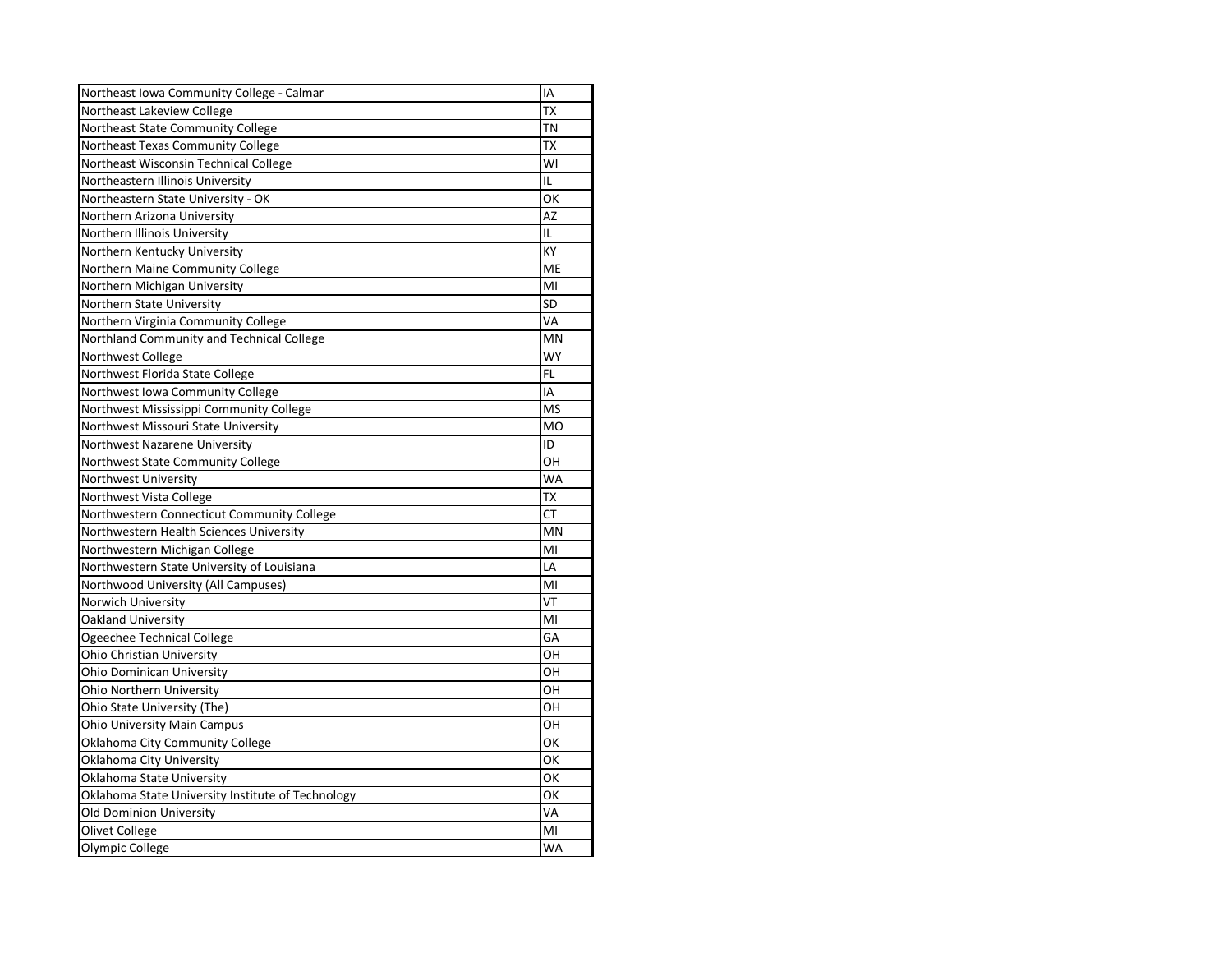| <b>Onondaga Community College</b>                     | <b>NY</b> |
|-------------------------------------------------------|-----------|
| <b>Oral Roberts University</b>                        | OK        |
| Orange Coast College - CA                             | CA        |
| Orange County Community College - NY                  | <b>NY</b> |
| Oregon Institute of Technology                        | <b>OR</b> |
| <b>Oregon State University</b>                        | OR        |
| <b>Ottawa University</b>                              | KS        |
| <b>Otterbein University</b>                           | OH        |
| <b>Ouachita Baptist University</b>                    | AR        |
| Our Lady Of The Lake University                       | <b>TX</b> |
| <b>Owens Community College</b>                        | OН        |
| <b>Ozarks Technical Community College</b>             | <b>MO</b> |
| Palo Alto College                                     | <b>TX</b> |
| Paradise Valley Community College                     | AZ        |
| Park University                                       | <b>MO</b> |
| Passaic County Community College                      | <b>NJ</b> |
| <b>Pearl River Community College</b>                  | <b>MS</b> |
| Peirce College                                        | SD        |
| Pellissippi State Community College                   | <b>TN</b> |
| Penn State University - World Campus                  | PA        |
| Penn State University (All but World Campus)          | PA        |
| Pennsylvania College of Technology                    | PA        |
| Peru State College                                    | <b>NE</b> |
| Pfeiffer University                                   | <b>NC</b> |
| Phoenix College                                       | AZ        |
| Piedmont Virginia Community College                   | VA        |
| Pierce College                                        | <b>WA</b> |
| <b>Pikes Peak Community College</b>                   | CO        |
| Pima County Community College                         | <b>NY</b> |
| <b>Pitt Community College</b>                         | <b>NC</b> |
| <b>Pittsburg State University</b>                     | KS        |
| <b>Plymouth State University</b>                      | <b>NH</b> |
| Point Loma Nazarene University                        | CA        |
| Point Park University - PA                            | PA        |
| Pontifical Catholic University of Puerto Rico - Ponce | PR        |
| <b>Portland Community College</b>                     | OR        |
| <b>Portland State University</b>                      | OR        |
| Post University - Waterbury CT                        | <b>CT</b> |
| Prairie View Agricultural & Mechanical University     | <b>TX</b> |
| Prince Georges Community College                      | <b>MD</b> |
| <b>Pueblo Community College</b>                       | CO        |
| Pulaski Technical College                             | AR        |
| Purdue University - Main Campus                       | IN        |
| Purdue University - Northwest                         | IN        |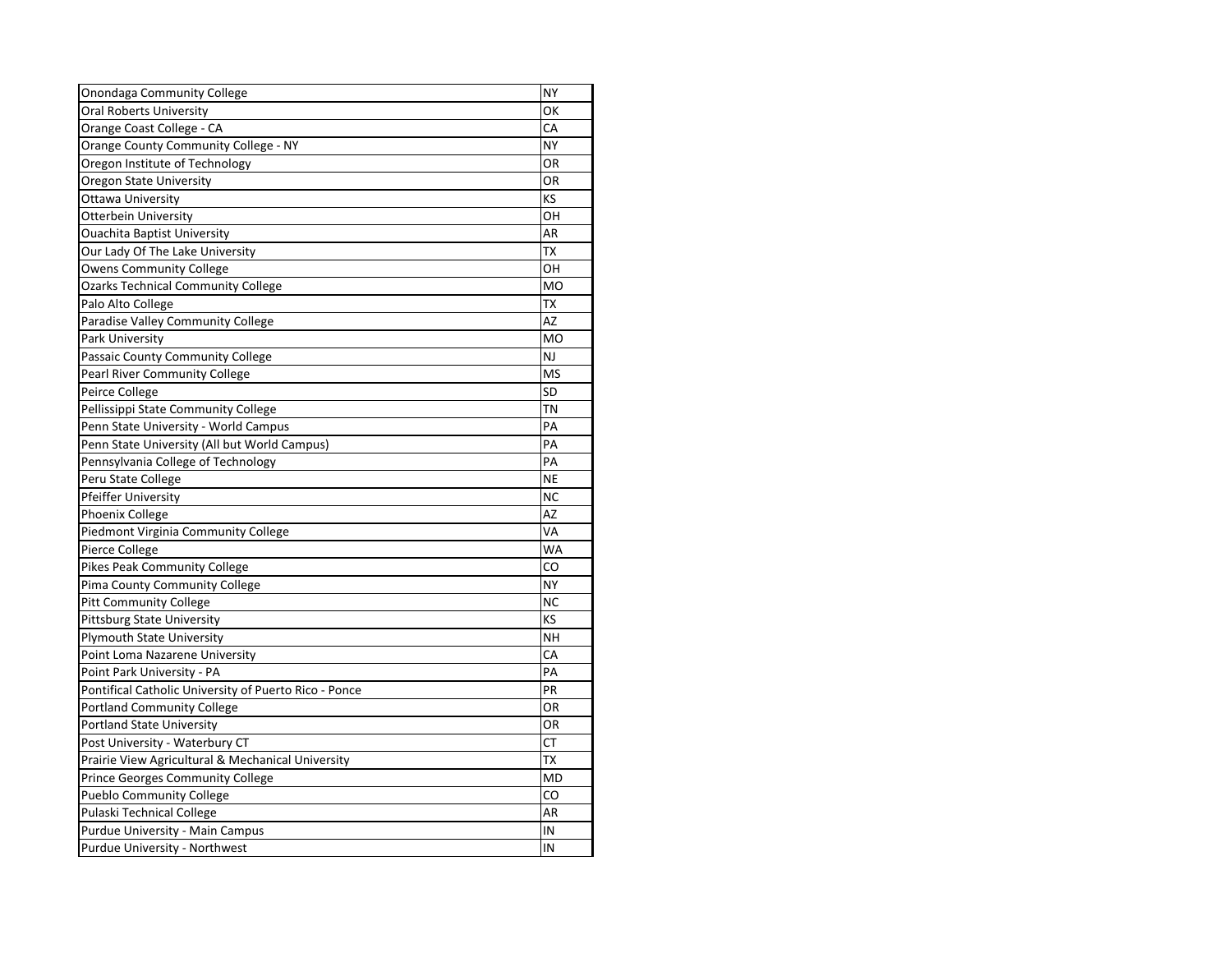| <b>Purdue University Global</b>                      | IN             |
|------------------------------------------------------|----------------|
| Ranken Technical College                             | <b>MO</b>      |
| Rappahannock Community College                       | VA             |
| Raritan Valley Community College                     | <b>NJ</b>      |
| Rasmussen University-All Campuses                    | FL             |
| <b>Reading Area Community College</b>                | PA             |
| Red Rocks Community College                          | CO             |
| <b>Regent University</b>                             | VA             |
| <b>Regis University</b>                              | CO             |
| <b>Richard Bland College</b>                         | VA             |
| Rider University - NJ                                | NJ             |
| <b>Riverland Community College-MN</b>                | MN             |
| Robert Morris University - PA                        | PA             |
| <b>Rock Valley College</b>                           | IL             |
| Rockhurst University                                 | <b>MO</b>      |
| Rocky Mountain College of Art & Design               | CO             |
| <b>Roger Williams University</b>                     | <b>RI</b>      |
| <b>Rogue Community College</b>                       | OR             |
| Rowan College at Burlington County                   | NJ             |
| Rowan University - NJ                                | <b>NJ</b>      |
| Rutgers, The State University of New Jersey-Newark   | NJ             |
| Saginaw Valley State University                      | MI             |
| Saint Ambrose University                             | ΙA             |
| Saint Charles Community College                      | M <sub>O</sub> |
| Saint Cloud State University                         | <b>MN</b>      |
| Saint Edwards University - TX                        | ТX             |
| Saint Johns River State College                      | FL             |
| Saint Josephs College                                | <b>NY</b>      |
| Saint Josephs University                             | PA             |
| Saint Leo University                                 | <b>FL</b>      |
| Saint Louis Community College-All Campuses           | <b>MO</b>      |
| Saint Louis University - MO                          | <b>MO</b>      |
| Saint Martin's University                            | WA             |
| Saint Mary's University                              | ТX             |
| Saint Mary's University of Minnesota                 | ΜN             |
| Saint Michael's College                              | VT             |
| Saint Olaf College                                   | MN             |
| Saint Paul College - A Community & Technical College | MN             |
| Saint Petersburg College                             | FL             |
| Saint Philips College                                | ТX             |
| Salisbury University - MD                            | <b>MD</b>      |
| Salt Lake Community College                          | UT             |
| Sam Houston State University                         | TX             |
| Samford University                                   | <b>AL</b>      |
|                                                      |                |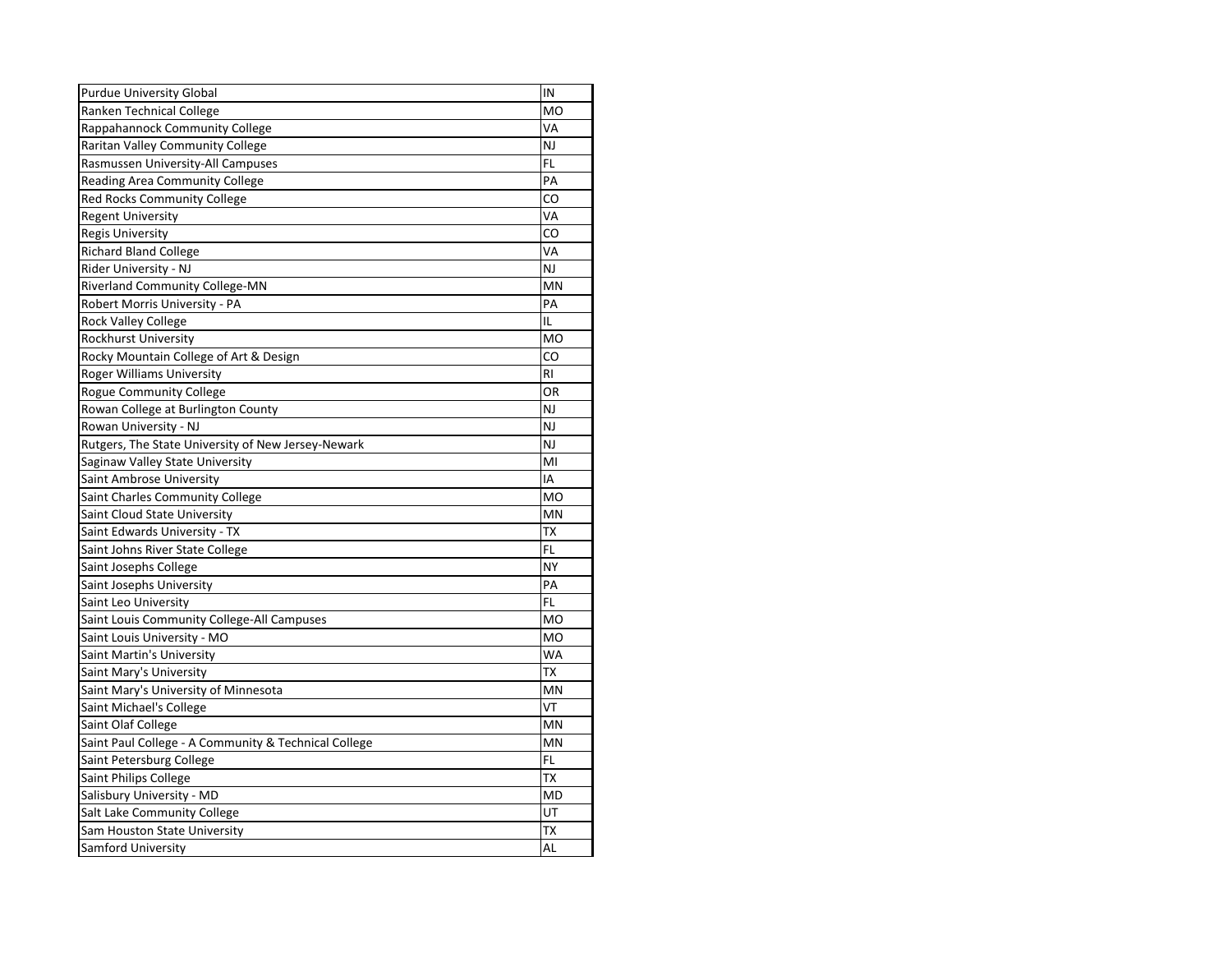| <b>Sampson Community College</b>            | <b>NC</b> |
|---------------------------------------------|-----------|
| San Antonio College                         | ТX        |
| San Diego State University                  | CA        |
| San Francisco State University              | CA        |
| San Jacinto Community College District      | <b>TX</b> |
| San Jose State University                   | OR        |
| Sandhills Community College                 | <b>NC</b> |
| Santa Fe College- Gainsville                | <b>FL</b> |
| Savannah College of Art & Design            | GA        |
| Savannah State University                   | GA        |
| Savannah Technical College                  | GA        |
| Schoolcraft College                         | MI        |
| Sessions College for Professional Design    | CA        |
| <b>Seton Hall University</b>                | <b>ND</b> |
| Seton Hill University - PA                  | PA        |
| <b>Shawnee State University</b>             | OH        |
| <b>Shelton State Community College</b>      | AL        |
| Shippensburg University                     | PA        |
| <b>Simmons College</b>                      | MA        |
| Simpson College- Iowa                       | IA        |
| <b>Sinclair Community College</b>           | OH        |
| Slippery Rock University of Pennsylvania    | PA        |
| <b>Snead State Community College</b>        | CA        |
| Solano Community College District           | CA        |
| Sonoran Desert Institute - AZ               | <b>AZ</b> |
| South Arkansas Community College            | <b>AR</b> |
| South Carolina State University             | SC        |
| South College                               | <b>TN</b> |
| South Dakota School Of Mines and Technology | <b>SD</b> |
| South Dakota State University               | <b>SD</b> |
| South Georgia State College                 | GA        |
| South Mountain Community College            | AZ        |
| South Piedmont Community College            | <b>NC</b> |
| South Plains College                        | <b>TX</b> |
| South Puget Sound Community College         | WA        |
| South Texas College                         | TX        |
| South University - Main Campus              | GA        |
| Southeast Community College - Lincoln       | <b>NE</b> |
| Southeast Missouri State University         | <b>MO</b> |
| Southeast Technical Institute - SD          | <b>SD</b> |
| Southeastern Community College - IA         | IA        |
| Southeastern Louisiana University           | LA        |
| Southeastern Oklahoma State University      | ОΚ        |
| Southeastern University - Lakeland FL       | FL        |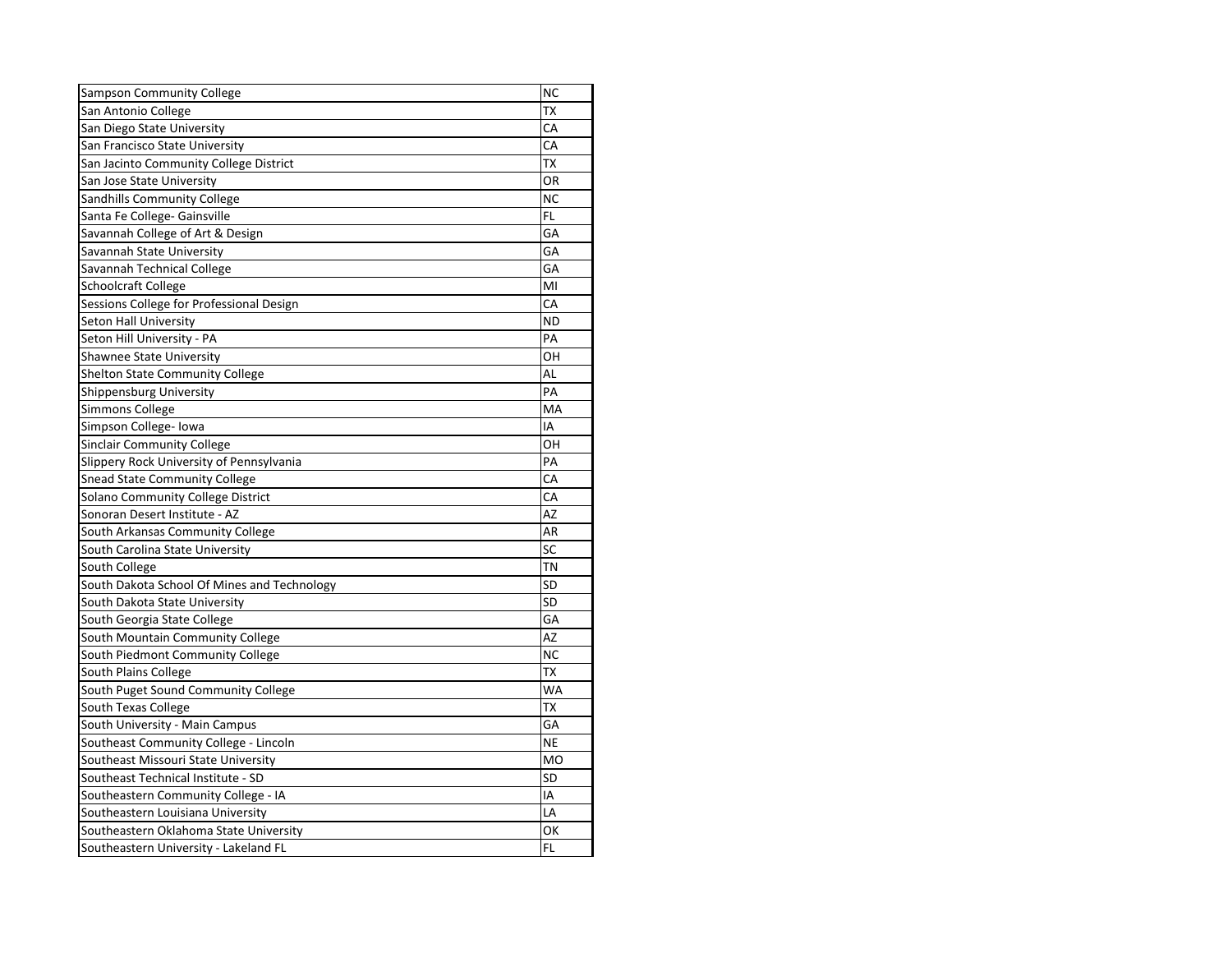| Southern Arkansas University-Main                                     | AR        |
|-----------------------------------------------------------------------|-----------|
| Southern California Seminary                                          | CA        |
| Southern Connecticut State University                                 | <b>CT</b> |
| Southern Illinois University-Carbondale/Online & Independent Learning | IL        |
| Southern Illinois University-Edwardsville                             | IL        |
| Southern Methodist University                                         | <b>TX</b> |
| Southern New Hampshire University                                     | <b>NH</b> |
| Southern Oregon University                                            | <b>OR</b> |
| Southern Utah University                                              | UT        |
| Southwest Baptist University                                          | <b>MO</b> |
| Southwest Minnesota State University                                  | <b>MN</b> |
| Southwest Tennessee Community College                                 | <b>TN</b> |
| Southwest Wisconsin Technical College                                 | WI        |
| Southwestern Assemblies of God                                        | <b>ΤX</b> |
| Southwestern College - Kansas                                         | KS        |
| Southwestern Illinois College                                         | IA        |
| Southwestern Oregon Community College                                 | OR        |
| <b>SOWELA Technical Community College</b>                             | LA        |
| Spartanburg Methodist College                                         | SC        |
| <b>Spokane Community College</b>                                      | <b>WA</b> |
| Spokane Falls Community College                                       | <b>WA</b> |
| <b>Spring Arbor University</b>                                        | MI        |
| Springfield College                                                   | MA        |
| St. Bonaventure University                                            | <b>NY</b> |
| St. Cloud Technical and Community College                             | <b>MN</b> |
| <b>Stark State College of Technology</b>                              | OH        |
| State College of Florida, Manatee-Sarasota                            | <b>FL</b> |
| <b>State Fair Community College</b>                                   | <b>MO</b> |
| State Technical College (Of Missouri)                                 | <b>MO</b> |
| State University of New York at Farmingdale                           | <b>NY</b> |
| State University of New York at New Paltz                             | <b>NY</b> |
| State University of New York College at Potsdam                       | <b>NY</b> |
| Stephen F. Austin State University                                    | <b>ΤX</b> |
| <b>Stevenson University</b>                                           | <b>MD</b> |
| <b>Stratford University - VA</b>                                      | VA        |
| <b>Strayer University</b>                                             | DC        |
| <b>Suffolk County Community College</b>                               | <b>NY</b> |
| Suffolk University                                                    | MN        |
| <b>Sul Ross State University</b>                                      | <b>TX</b> |
| Sullivan University                                                   | KY        |
| <b>SUNY at Fredonia</b>                                               | <b>NY</b> |
| <b>SUNY College at Oneonta</b>                                        | <b>NY</b> |
| <b>SUNY College at Plattsburgh</b>                                    | <b>NY</b> |
| SUNY College of Technology at Alfred                                  | <b>NY</b> |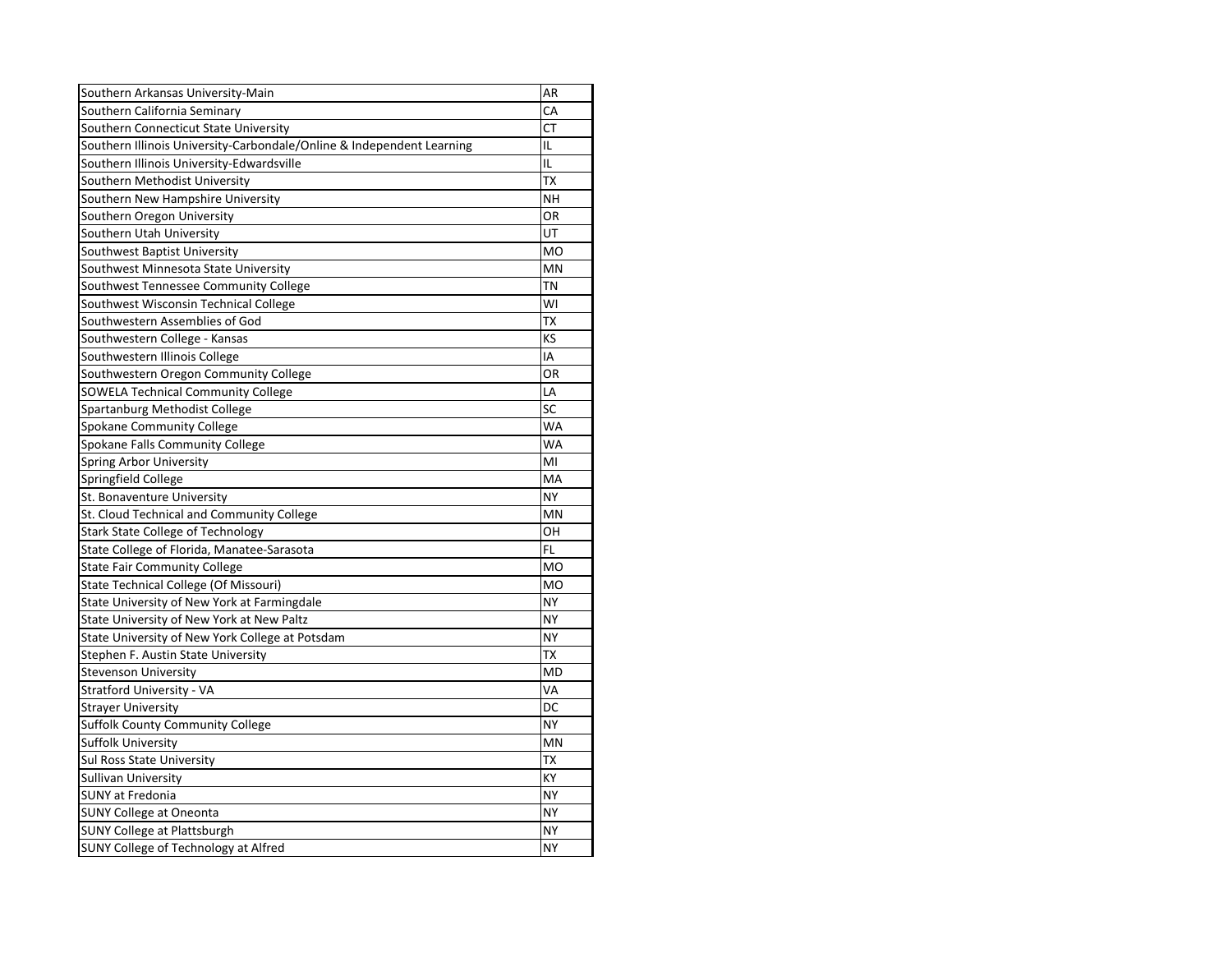| SUNY College of Technology at Canton         | <b>NY</b> |
|----------------------------------------------|-----------|
| <b>SUNY Empire State College</b>             | <b>NY</b> |
| <b>SUNY Stony Brook University</b>           | <b>NY</b> |
| <b>SUNY University at Albany</b>             | <b>NY</b> |
| <b>SUNY University at Buffalo</b>            | <b>NY</b> |
| Syracuse University-Main Campus              | <b>NY</b> |
| <b>Tacoma Community College</b>              | WV        |
| <b>Tallahassee Community College</b>         | FL        |
| <b>Tarleton State University</b>             | <b>TX</b> |
| <b>Tarrant County College District</b>       | <b>TX</b> |
| <b>Temple College</b>                        | <b>TX</b> |
| Temple University - PA                       | PA        |
| <b>Tennessee Tech University</b>             | <b>TN</b> |
| Tennessee Wesleyan University                | <b>TN</b> |
| <b>Terra State Community College</b>         | OH        |
| Texas A&M - San Antonio                      | <b>TX</b> |
| Texas A&M International University           | ТX        |
| Texas A&M University - Commerce              | <b>TX</b> |
| Texas A&M University-Central Texas           | <b>ΤX</b> |
| Texas A&M University-College Station         | <b>ΤX</b> |
| Texas A&M University-Texarkana               | <b>TX</b> |
| <b>Texas Southern University</b>             | TX        |
| <b>Texas State Technical College-Waco</b>    | TX        |
| <b>Texas State University</b>                | ТX        |
| <b>Texas Tech University</b>                 | <b>ΤX</b> |
| Texas Tech University Health Sciences Center | <b>TX</b> |
| Texas Wesleyan University                    | ТX        |
| Texas Woman's University (All Campuses)      | ТX        |
| The Master's College & Seminary-CA           | CA        |
| Thomas College - Waterville ME               | ME        |
| Thomas Edison State University               | <b>NJ</b> |
| Thomas Nelson Community College              | VA        |
| Thomas University - GA                       | GA        |
| <b>Three Rivers College</b>                  | <b>MO</b> |
| <b>Tidewater Community College</b>           | VA        |
| <b>Tiffin University</b>                     | OH        |
| <b>Touro College</b>                         | <b>TX</b> |
| <b>Touro University Worldwide</b>            | CA        |
| <b>Towson University</b>                     | <b>MD</b> |
| Trevecca Nazarene University - TN            | <b>TN</b> |
| <b>Tri-County Technical College-SC</b>       | <b>SC</b> |
| <b>Trident Technical College</b>             | <b>SC</b> |
| Trident University International (TUI/AIU)   | AZ        |
| <b>Trine University</b>                      | IN        |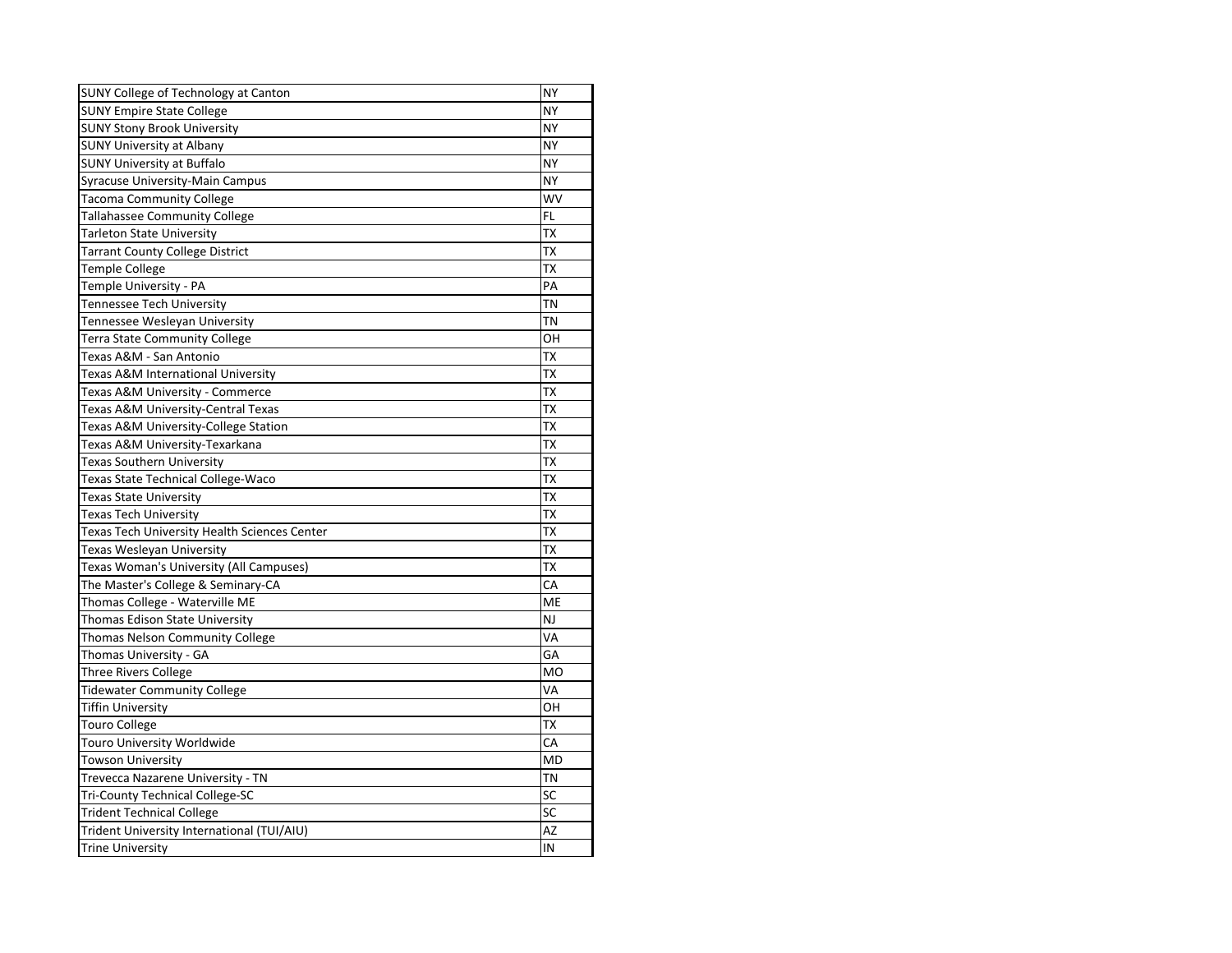| CO             |
|----------------|
| <b>ND</b>      |
| PA             |
| IL             |
| AL             |
| M <sub>O</sub> |
| MA             |
| LA             |
| FL             |
| <b>OR</b>      |
| <b>NE</b>      |
| OH             |
| <b>AL</b>      |
| ME             |
| PR             |
| PR             |
| PR             |
| PR             |
| FL.            |
| AZ             |
| OH             |
| <b>AL</b>      |
| AL             |
| <b>AL</b>      |
| AK             |
| AK             |
| АK             |
| <b>AZ</b>      |
| CA             |
| <b>AR</b>      |
| AR             |
| AR             |
| AR             |
| AR             |
| MD             |
| CA             |
| CA             |
| CA             |
| CA             |
| CA             |
| CA             |
| AR             |
| FL.            |
| <b>MO</b>      |
|                |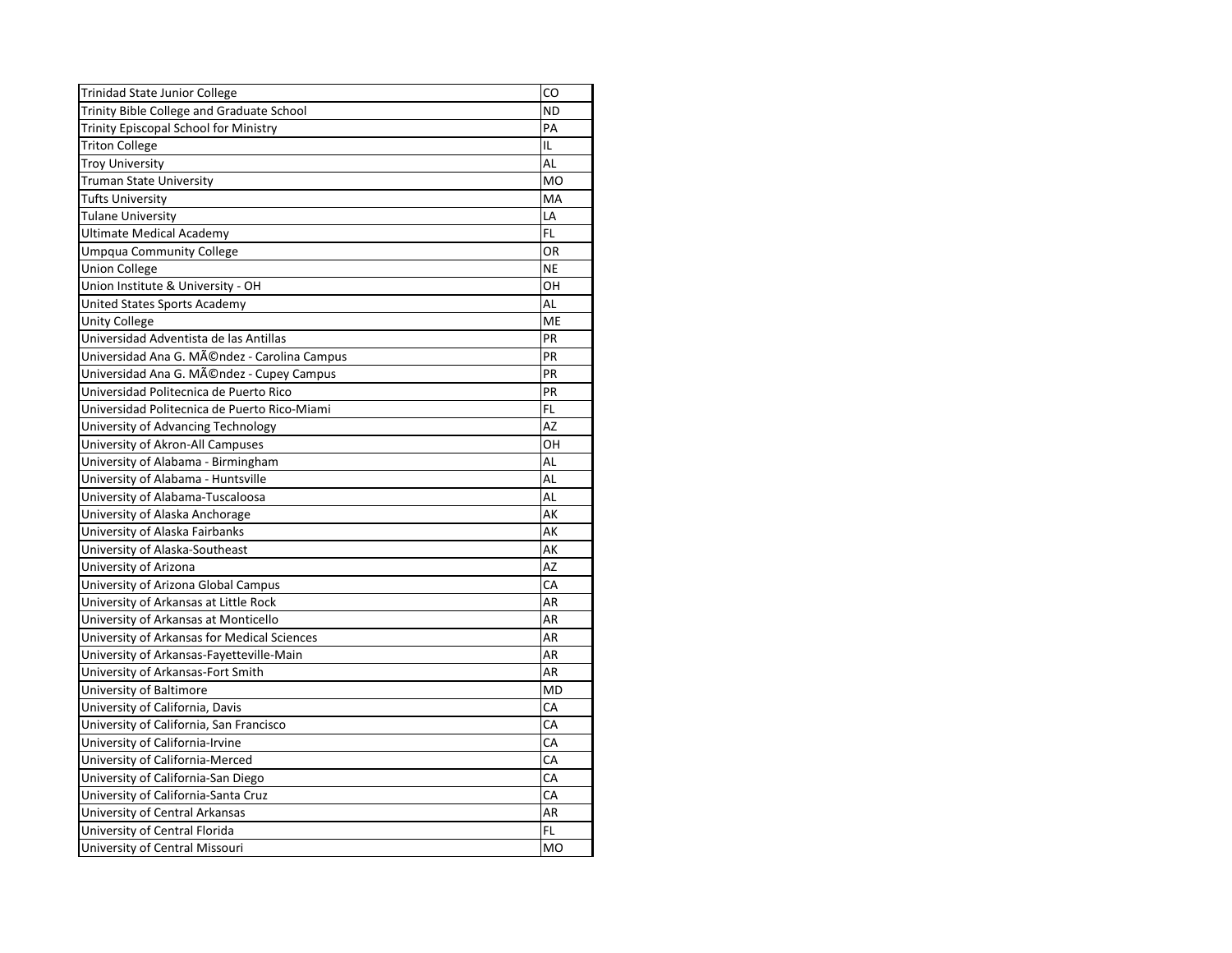| University of Central Oklahoma             | OK        |
|--------------------------------------------|-----------|
| University of Charleston                   | WV        |
| University of Chicago (The)                | IL        |
| University of Cincinnati (All Campuses)    | OH        |
| University of Colorado at Boulder          | CO        |
| University of Colorado at Colorado Springs | CO        |
| University of Colorado at Denver           | CO        |
| University of Connecticut                  | <b>CT</b> |
| University of Dayton                       | OH        |
| University of Delaware                     | DE        |
| University of Denver                       | CO        |
| University of Dubuque                      | ΙA        |
| University of Florida                      | FL        |
| University of Georgia                      | GA        |
| <b>University of Guam</b>                  | GU        |
| University of Hawaii at Manoa              | HI        |
| University of Hawaii-West Oahu             | HI        |
| University of Houston-Clear Lake           | <b>TX</b> |
| University of Houston-Univ Park            | ТX        |
| University of Houston-Victoria             | TX        |
| University of Idaho                        | ID        |
| University of Illinois Chicago             | IL        |
| University of Illinois Springfield         | IL        |
| University of Illinois Urbana-Champaign    | IL        |
| University of Indianapolis - IN            | IN        |
| University of Iowa                         | ΙA        |
| University of Jamestown                    | PA        |
| <b>University of Kansas</b>                | KS        |
| University of Kansas-Main Campus           | KS        |
| University of Kentucky                     | KY        |
| University of La Verne                     | CA        |
| University of Louisiana at Lafayette       | LA        |
| University of Louisiana at Monroe          | LA        |
| University of Louisville                   | KY        |
| University of Lynchburg                    | VA        |
| University of Maine - Farmington           | MA        |
| University of Maine-Augusta                | ME        |
| University of Maine-Fort Kent              | ME        |
| University of Maine-Orono                  | ME        |
| University of Maine-Presque Isle           | ME        |
| University of Mary                         | <b>ND</b> |
| University of Mary Hardin-Baylor           | <b>TX</b> |
| University of Mary Washington              | VA        |
| University of Maryland Global Campus       | MD        |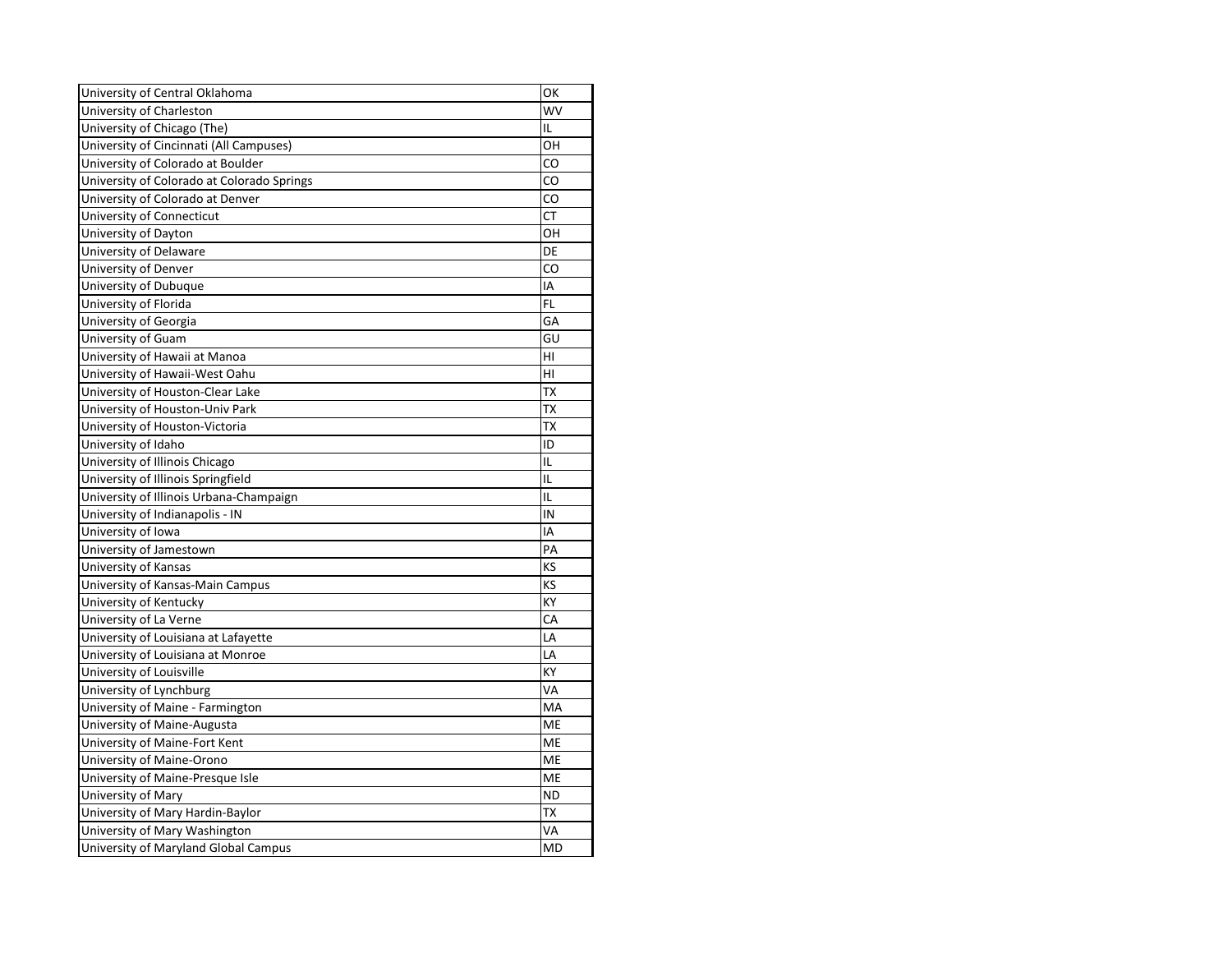| University of Maryland Global Campus-Asia          | AA        |
|----------------------------------------------------|-----------|
| University of Maryland Global Campus-Europe        | AE        |
| University of Maryland-Baltimore                   | <b>MD</b> |
| University of Maryland-Baltimore County            | <b>MD</b> |
| University of Massachusetts - Dartmouth            | MA        |
| University of Massachusetts - Lowell               | MA        |
| University of Memphis                              | <b>TN</b> |
| University of Miami                                | IL        |
| University of Michigan - Ann Arbor                 | MI        |
| University of Michigan - Dearborn                  | MI        |
| University of Michigan - Flint                     | MI        |
| University of Minnesota-Crookston                  | <b>MN</b> |
| University of Minnesota-Duluth                     | MN        |
| University of Minnesota-Morris                     | MN        |
| University of Minnesota-Twin Cities                | MN        |
| University of Mississippi-Main Campus              | <b>MS</b> |
| University of Mississippi-Medical Center           | <b>MS</b> |
| University of Missouri - Kansas City               | <b>MO</b> |
| University of Missouri - Saint Louis               | <b>MO</b> |
| University of Missouri-Columbia                    | <b>MO</b> |
| University of Montevallo - AL                      | AL        |
| University of Nebraska-Kearney                     | <b>NE</b> |
| University of Nebraska-Lincoln                     | <b>NE</b> |
| University of Nebraska-Medical Center              | <b>NE</b> |
| University of Nebraska-Omaha                       | <b>NE</b> |
| University of Nevada-Las Vegas                     | <b>NV</b> |
| University of Nevada-Reno                          | <b>NV</b> |
| University of New England                          | <b>ME</b> |
| University of New Hampshire                        | <b>NH</b> |
| University of New Haven                            | <b>CT</b> |
| University of New Mexico-Main Campus               | <b>NM</b> |
| University of North Alabama                        | AL        |
| University of North Carolina at Pembroke           | <b>NC</b> |
| University of North Carolina-Chapel Hill           | <b>NC</b> |
| University of North Carolina-Charlotte             | <b>NC</b> |
| University of North Carolina-Greensboro            | <b>NC</b> |
| University of North Carolina-Wilmington            | <b>NC</b> |
| University of North Dakota-Main                    | <b>ND</b> |
| University of North Georgia                        | GA        |
| University of North Texas                          | <b>TX</b> |
| University of North Texas Health Science Center at | TX        |
| University of Northern Colorado                    | CO        |
| University of Northern Iowa                        | IA        |
| University of Northwestern - St Paul               | <b>MN</b> |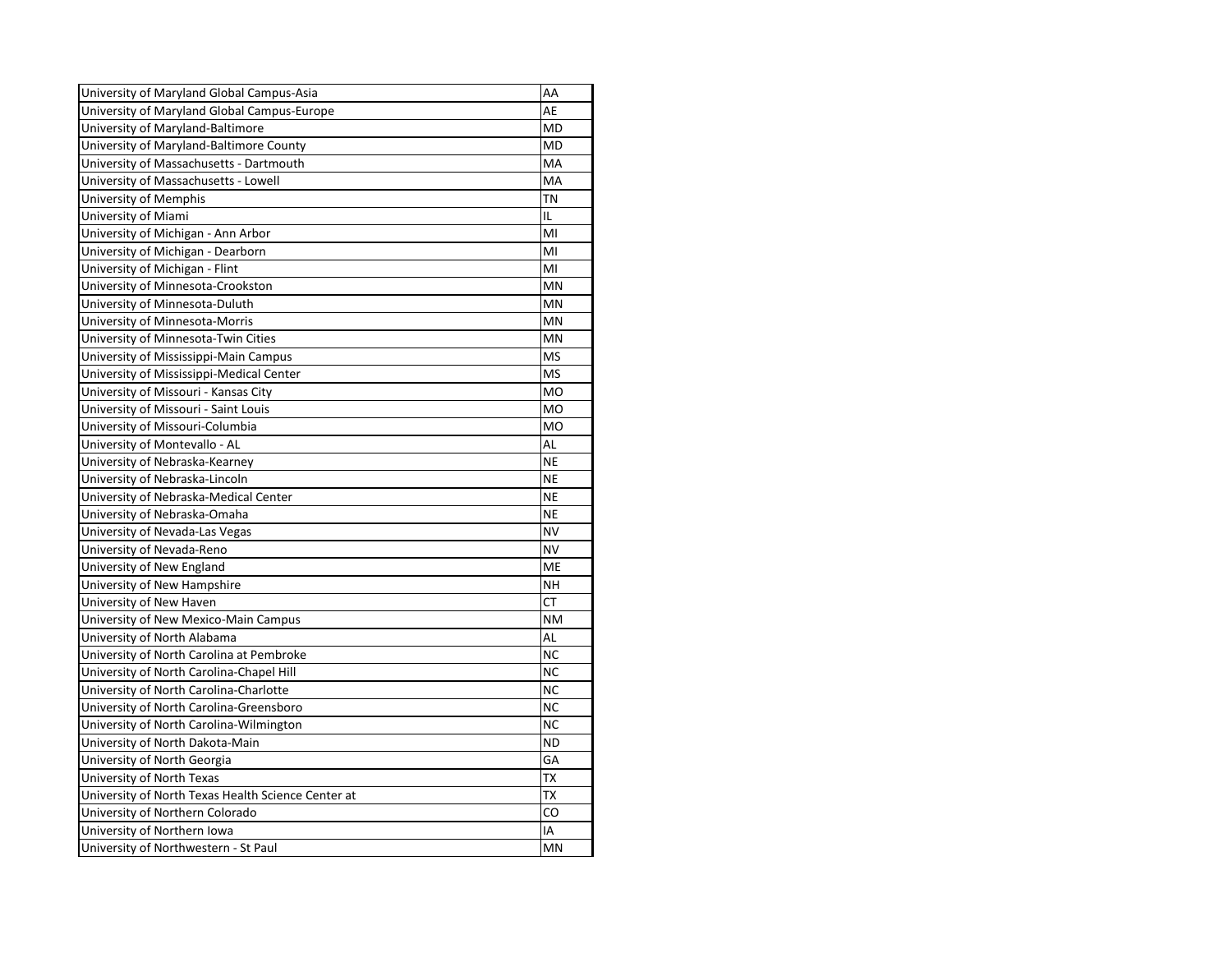| University of Oklahoma                               | OK             |
|------------------------------------------------------|----------------|
| University of Oklahoma-Main Campus                   | OK             |
| University of Oregon                                 | <b>OR</b>      |
| University of Phoenix                                | <b>AZ</b>      |
| University of Providence                             | MT             |
| University of Puerto Rico - Cayey University College | PR             |
| University of Redlands                               | CA             |
| University of Rhode Island                           | R <sub>l</sub> |
| University of Saint Francis-Fort Wayne IN            | IN             |
| University of Saint Thomas                           | <b>NJ</b>      |
| University of San Diego                              | CA             |
| University of Sioux Falls                            | <b>TX</b>      |
| University of South Alabama                          | AL             |
| University of South Carolina - Beaufort              | SC             |
| University of South Carolina - Union                 | SC             |
| University of South Carolina at Columbia             | SC             |
| University of South Carolina Upstate                 | <b>SC</b>      |
| University of South Carolina-Aiken                   | SC             |
| University of South Dakota-Main Campus               | SD             |
| University of South Florida                          | <b>FL</b>      |
| University of Southern California                    | ME             |
| University of Southern Indiana                       | IN             |
| University of Southern Maine                         | ME             |
| University of Southern Mississippi                   | <b>MS</b>      |
| University of St. Augustine for Health Sciences      | CA             |
| University of Tennessee-Chattanooga                  | <b>TN</b>      |
| University of Tennessee-Knoxville                    | TN             |
| University of Tennessee-Martin                       | <b>TN</b>      |
| University of Texas - Rio Grande Valley              | <b>TX</b>      |
| University of Texas at El Paso                       | <b>TX</b>      |
| University of Texas at Tyler                         | <b>MD</b>      |
| University of Texas Health Science Center-SanAntonio | IХ             |
| University of Texas of the Permian Basin             | <b>NY</b>      |
| University of Texas-Arlington                        | <b>TX</b>      |
| University of Texas-Austin                           | TX             |
| University of Texas-Dallas                           | <b>TX</b>      |
| University of Texas-San Antonio                      | TX             |
| University of the Cumberlands-KY                     | KY             |
| University of the Incarnate Word                     | <b>TX</b>      |
| University of the Potomac                            | DC             |
| University of the Virgin Islands                     | VI             |
| University of Toledo                                 | OH             |
| University of Utah                                   | UT             |
| University of Vermont and State Agricultural Colle   | VT             |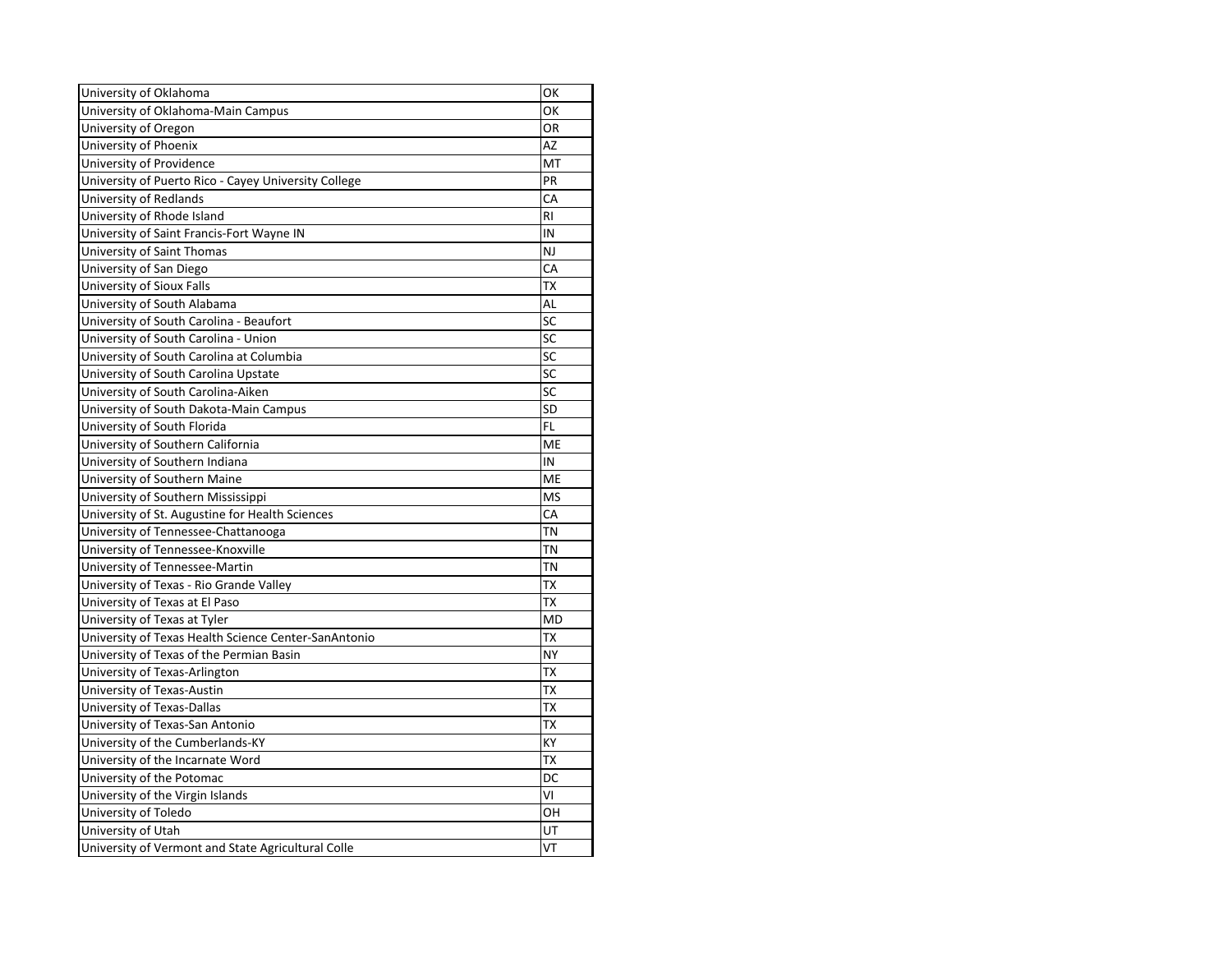| University of Virginia - Main Camp                                | VA         |
|-------------------------------------------------------------------|------------|
| University of Washington - Seattle                                | <b>WA</b>  |
| University of West Alabama                                        | <b>AL</b>  |
| University of West Florida                                        | <b>FL</b>  |
| University of West Georgia                                        | GA         |
| University of Wisconsin - Milwaukee                               | WI         |
| University of Wisconsin-Eau Claire                                | WI         |
| University of Wisconsin-La Crosse                                 | WI         |
| University of Wisconsin-Madison                                   | WI         |
| University of Wisconsin-Oshkosh                                   | WI         |
| University of Wisconsin-Platteville                               | WI         |
| University of Wisconsin-River Falls                               | WI         |
| University of Wisconsin-Stevens Point                             | WI         |
| University of Wisconsin-Stout                                     | WI         |
| University of Wisconsin-Superior                                  | WI         |
| University of Wisconsin-Whitewater                                | WI         |
| University of Wyoming                                             | WY         |
| <b>Upper lowa University</b>                                      | IA         |
| <b>Ursuline College</b>                                           | OH         |
| <b>Utah State University</b>                                      | UT         |
| <b>Utah Valley University</b>                                     | UT         |
| <b>Utica College</b>                                              | <b>NY</b>  |
| Valencia College                                                  | <b>FL</b>  |
| Valley City State University                                      | <b>ND</b>  |
| Vance-Granville Community College                                 | <b>NC</b>  |
| VanderCook College of Music                                       | IL         |
| Ventura College - CA                                              | CA         |
| <b>Veritas Baptist College</b>                                    | IN         |
| <b>Vermont Technical College</b>                                  | VT         |
| Vernon College                                                    | TX         |
| Villanova University/University Online                            | PA         |
| <b>Vincennes University</b>                                       | ${\sf IN}$ |
| Virginia Commonwealth University                                  | VA         |
| Virginia State University                                         | VA         |
| Virginia Tech (Virginia Polytechnic Institute & State University) | VA         |
| Viterbo University                                                | WI         |
| <b>Volunteer State Community College</b>                          | TN         |
| <b>Wake Technical Community College</b>                           | <b>NC</b>  |
| <b>Walden University</b>                                          | MN         |
| <b>Waldorf University</b>                                         | IA         |
| Walla Walla Community College                                     | WA         |
| Walsh College of Accounting & Business Administration             | MI         |
| <b>Walters State Community College</b>                            | TN         |
| <b>Wartburg College</b>                                           | IA         |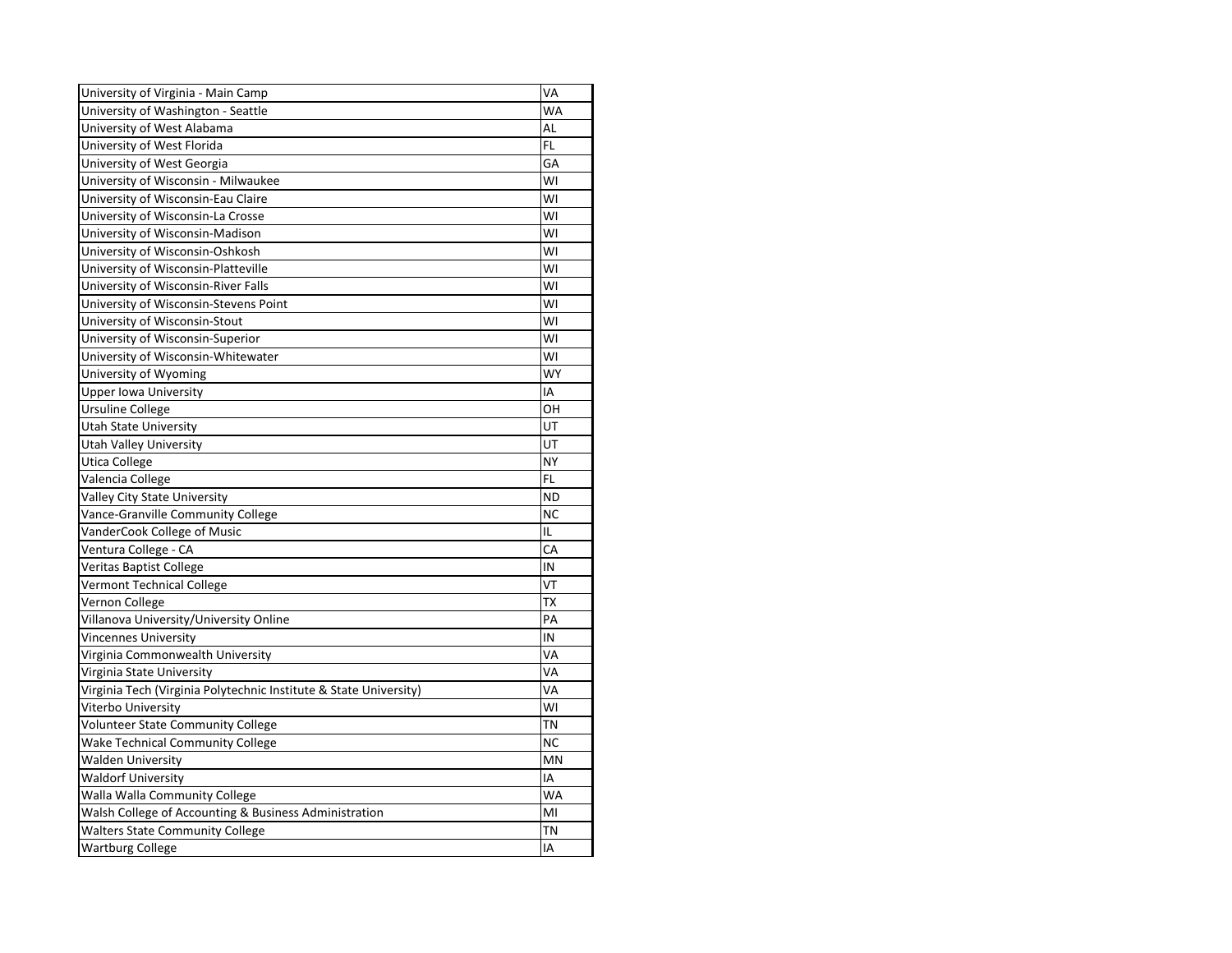| Washburn University of Topeka                                    | KS        |
|------------------------------------------------------------------|-----------|
| Washington University in St. Louis                               | <b>MO</b> |
| <b>Wayland Baptist University</b>                                | <b>TX</b> |
| Wayne State College (All Campuses)                               | <b>NE</b> |
| Wayne State University - MI                                      | MI        |
| <b>Weber State University</b>                                    | UT        |
| <b>Webster University</b>                                        | <b>MO</b> |
| <b>Wenatchee Valley College</b>                                  | <b>WA</b> |
| West Chester University of Pennsylvania                          | PA        |
| <b>West Coast University- All Campuses</b>                       | CA        |
| West Kentucky Community & Technical College                      | KY        |
| <b>West Texas A&amp;M University</b>                             | WA        |
| West Virginia University-Main Campus                             | WV        |
| West Virginia Wesleyan College                                   | WV        |
| <b>Western Carolina University</b>                               | <b>NC</b> |
| <b>Western Governors University</b>                              | UT        |
| Western Illinois University                                      | IL        |
| Western Kentucky University                                      | KY        |
| <b>Western Michigan University</b>                               | MI        |
| <b>Western New England University</b>                            | MA        |
| <b>Western New Mexico University</b>                             | <b>NM</b> |
| Western Oklahoma State College                                   | ОΚ        |
| <b>Western Oregon University</b>                                 | OR        |
| <b>Western Theological Seminary</b>                              | MI        |
| Western Washington University                                    | WA        |
| Westminster College-MO                                           | <b>MO</b> |
| <b>Westmoreland County Community College</b>                     | PA        |
| <b>Whatcom Community College</b>                                 | WA        |
| Wichita State University                                         | KS        |
| Wichita State University-Campus of Applied Sciences & Technology | KS        |
| <b>Wilkes University</b>                                         | PA        |
| <b>William Carey University</b>                                  | <b>MS</b> |
| <b>William Paterson University</b>                               | <b>NJ</b> |
| <b>William Peace University</b>                                  | <b>NC</b> |
| William Woods University                                         | <b>MO</b> |
| <b>Windward Community College</b>                                | HI        |
| <b>Winona State University</b>                                   | MN        |
| <b>Winston-Salem State University</b>                            | <b>NC</b> |
| Winthrop University - SC                                         | SC        |
| Wisconsin Indianhead Technical College                           | WI        |
| <b>Wor-Wic Community College</b>                                 | PR        |
| <b>Wright State University</b>                                   | OН        |
| Yavapai College                                                  | AZ        |
| <b>York College</b>                                              | <b>NE</b> |